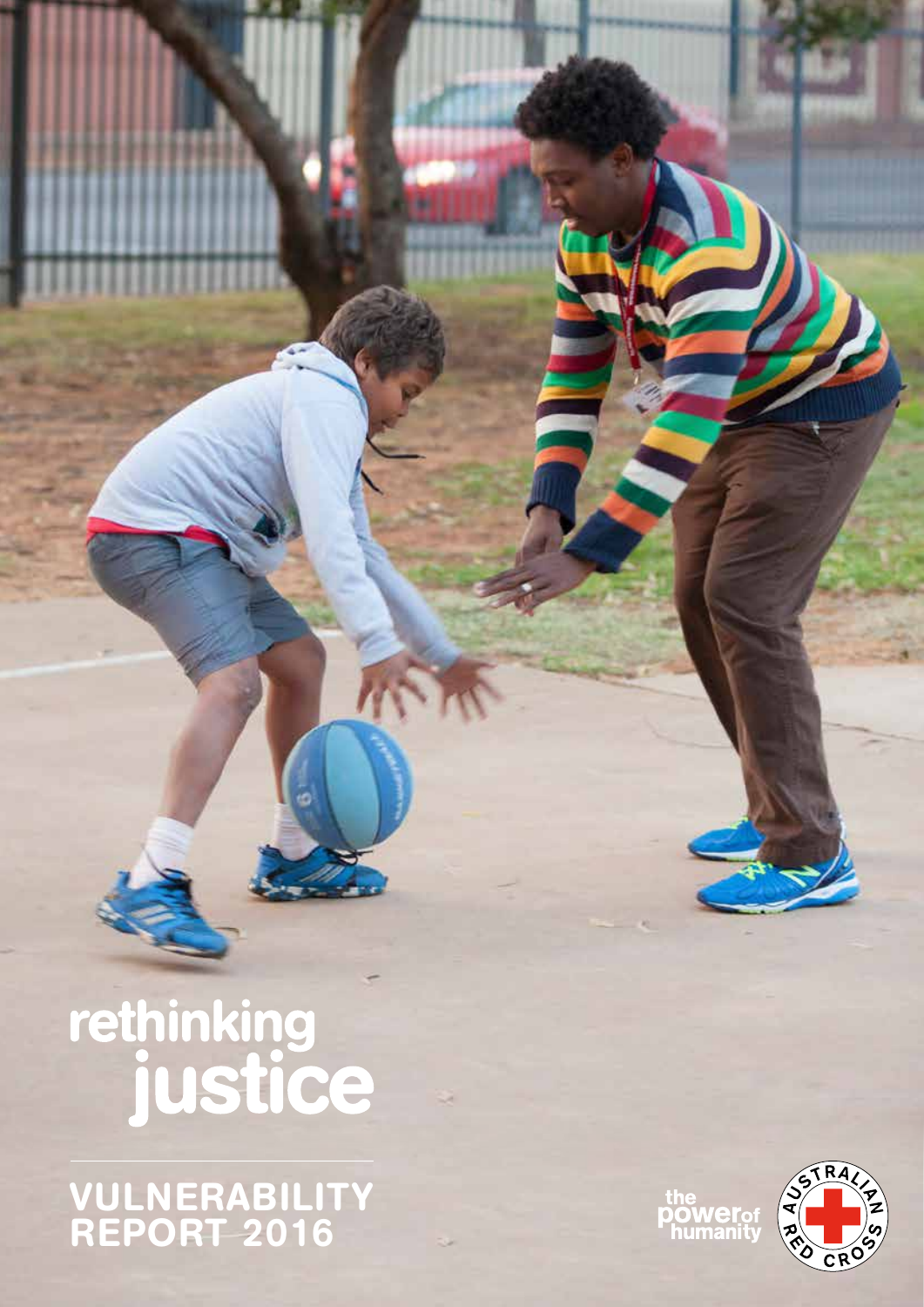Red Cross volunteers support family members visiting prison. When visits go well family connections are maintained and can then provide important support when the prisoner is eventually released.

2 | VULNERABILITY REPORT 2016

E.

t.<br>G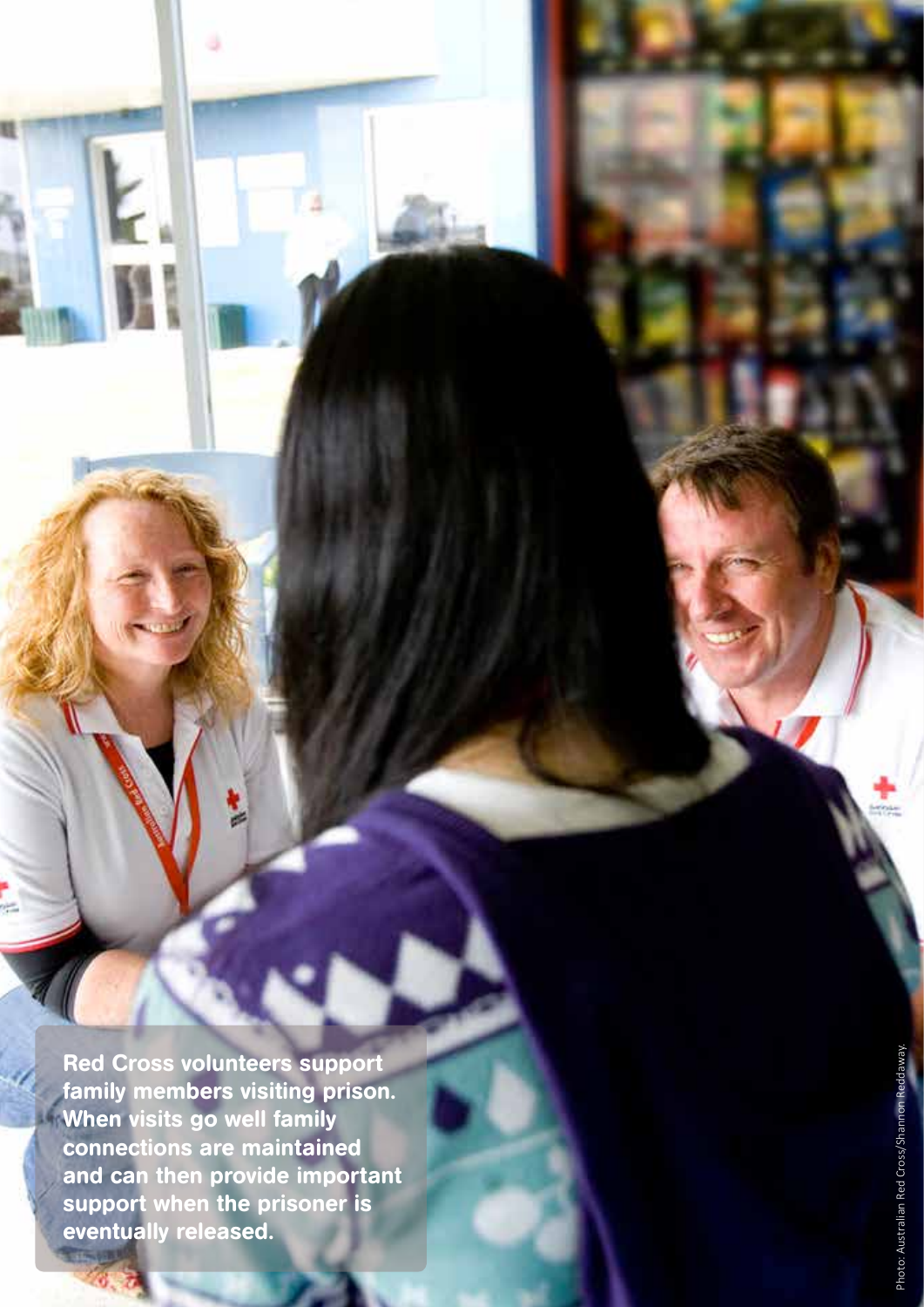## **Contents**

| Foreword                              |   |
|---------------------------------------|---|
| <b>Introduction</b>                   |   |
| Executive summary and recommendations | 6 |
| <b>About Australian Red Cross</b>     | Ջ |

#### SECTION ONE – Analysis of the Prison 10 Population and Underlying Issues

- 1. Australia has increasing rates of adult imprisonment despite constant or decreasing crime rates
- 2. Prisons are costly to build and operate
- 3. Our prisons are not being used efficiently
- 4. People in prison are likely to come from highly disadvantaged and socially excluded backgrounds
- 5. High rates of crime are concentrated in a few communities that experience high levels of disadvantage
- 6. Prisons are not effective in rehabilitating people or deterring crime
- 7. Incarceration rates for Aboriginal and Torres Strait Islander peoples are unacceptably high

Insight: Working the Woori Way **17** 

#### SECTION TWO - Rethinking Justice 18 and Policy Reforms

- 1. What is justice reinvestment?
- 2. How does justice reinvestment work?
- 3. Current justice reinvestment trials occurring or being investigated in Australia
- 4. Recommendations for rethinking justice safer communities, reduced crime, more productive government expenditure

| Insight: "Stepping Out" from prison     | 24 |
|-----------------------------------------|----|
| back into the community                 |    |
| Appendix A: Financial modelling         | 28 |
| Appendix B: Change the Record Coalition | 30 |
| <b>Blueprint for Change</b>             |    |

Cover: Kids who take part in the Red Cross youth diversion service, get to take part in fun and positive activities rather than letting their boredom and problems turn into trouble with the police.

#### Acknowledgements

The Sidney Myer Fund generously provided funding for the publication of this report in commemoration of the outstanding contribution of Lady Southey AC and her mother, Dame Merlyn Myer, through their volunteer work with Australian Red Cross since it was established in 1914.

Frey Myer

SIDNEY MYER FUND

The key findings in this report are based on an extensive literature review, and interviews with community, academic and other stakeholders in Australia and the UK.

We thank the following people for being part of our consultations:

- • David Brown, Emeritus Professor of Law UNSW
- Eddie Cubillo, Executive Officer National Aboriginal and Torres Strait Islander Legal Service
- Jill Guthrie, Research Fellow Australian National University National Centre for Indigenous Studies
- Sarah Hopkins, Lecturer at University of New South Wales, Chair at Just Reinvest
- Sara Hudson, Social Policy Consultant URBIS
- • Ben Schokman, Director of Advocacy at Human Rights Law Centre
- Melanie Schwarz, Senior Lecturer Faculty of Law UNSW
- • Kevin Wong, Deputy Director Hallam Centre for Community Justice Sheffield Hallam University
- • Youthlaw Young People's Legal Rights Centre Victoria and member Smart Justice for Young People including Ariel Couchman, Director, Tiffany Overall, Policy Officer and Rosie Storey, Policy Intern.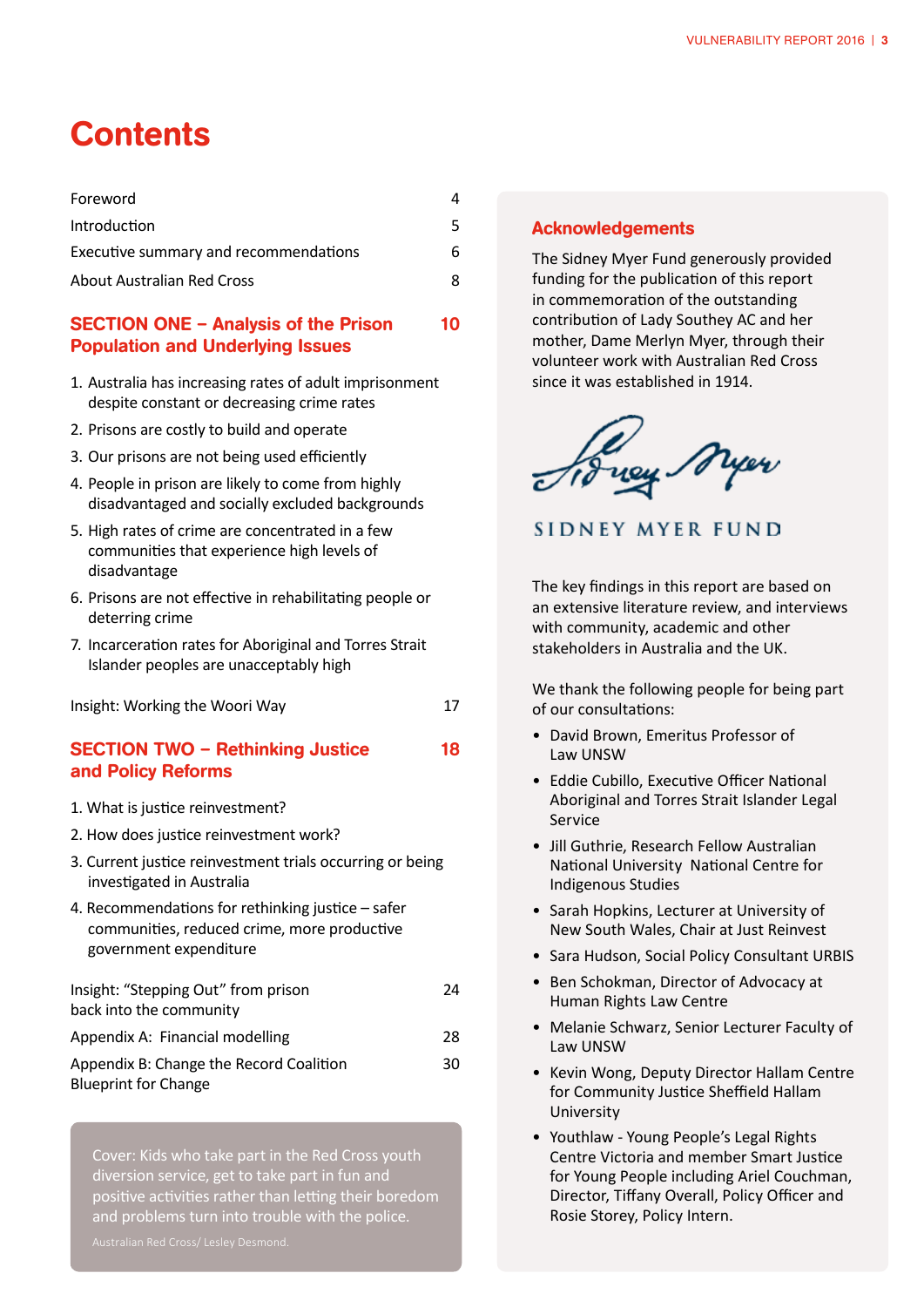## Foreword The Hon. Michael Kirby AC CMG

### This Vulnerability Report, presented by Australian Red Cross, is a timely appeal to Australia's rationality and compassion.

Recent analysis of full time imprisonment rates in Australia by the Judicial Commission of New South Wales<sup>1</sup> show that, over the past year, Australia's prison numbers had reached a 10-year high. With almost 34,000 prisoners, sentenced and unsentenced, the aggregate shows an increase of 10% in 2013. The incarceration in Indigenous offenders is a special source of shame for observers of the Australian prison system. The Australian Bureau of Statistics recorded that nearly 9,500 prisoners identified as Aboriginal or Torres Strait Islanders – more than a third of the total, even though Indigenous Australians are fewer than 2% of our population.

These figures constitute a rebuke to our society. But the problem is more complex than the bare statistics suggest. The rise in the number of prisoners has outpaced the number of available prison places in Australia. There is a severe shortage of beds. This has resulted in overcrowding and exposure of prisoners to unacceptable dangers<sup>2</sup>.

The Public Interest Advocacy Centre, which has worked with disadvantaged and marginalised groups in the criminal justice system for more than 30 years, has said<sup>3</sup>:

 "Legislative changes, coupled with policing practices, are leading… vulnerable clients towards a revolving prison door. The lack of operational capacity has led to inmates being double-or-triplebunked in cells originally designed for one. But it has also led to the expenditure of increasing amounts on the building of prisons. Given knowledge we now have concerning the high levels of mental disability amongst prisoners, together with welfare, drug and alcohol problems, a question is posed as to whether the Australian approach to responding to anti-social conduct is (in part at least) ineffective, overpriced, ill-targeted and inhumane."

In Sweden, in the 10 years to 2014, the national prison numbers dropped from 5,722 to 4,500 in a population of 9.5 million. There was no crime wave from the reduced reliance on incarceration. Sweden appears to be doing something correctly. Australia and New Zealand needs to study the economic and human costs of copying the American model of incarceration as a penalty of *common* resort, rather than the model applicable in other jurisdictions, where incarceration is truly a punishment of last resort, as the common law and statutory provisions assert it should be<sup>4</sup>.

No serious observer is suggesting a complete abolition of incarceration as a punishment. Sadly, a hard core of violent, repeat and dangerous prisoners need to be punished this way. However, the rates and other features of our current policies present well-known deficiencies that need to be addressed by lawmakers (and where possible within the law, our judges). We cannot afford to continue unquestioningly going down the same, unreformed path. There are better objects for huge and rising public expenditures than building new prisons. In the past, there have been occasions when politicians have agreed to suspend the 'law and order' option, which they are otherwise encouraged to pursue by 'shockjocks' and other similarly uninformed pundits. Yet sadly these interruptions, which should be encouraged, barely last long. Hostilities are renewed. The victims often include disadvantaged, marginalised, mentally disabled persons, and their families and the communities in which they live.

With its longstanding experience in providing humanitarian support to vulnerable people worldwide, including in the justice system, Australian Red Cross is well placed to give voice to the way the current laws, policies and practices on imprisonment impact our society. Australian Red Cross is also well positioned to provide credible alternatives to the approach we are currently pursuing. I endorse the way in which this *Vulnerability Report* has tackled the problem in our midst.

In a climate of fiscal restraint, where scarce governmental resources must deliver to the community the best value and outcomes in services, the time is right for a more rational, economic and humane approach to our national ways and our trend of incarceration. Our federal system is constitutionally designed to permit, and encourage, experimentation and comparative projects of innovation. Australia needs to rediscover its earlier embrace of constructive law reform. This *Vulnerability Report* urges us to rethink our criminal justice and penal methods. Too often the only direction taken has been to increase imprisonment. It is time to shift gears and to consider new directions and goals.

1. siaukit

The Hon. Michael Kirby AC CMG\*

. \* Justice of the High Court of Australia (1996-2009); Chairman of the Australian Law Reform Commission (1975-84); Patron of the Community Restorative Centre (2011- ).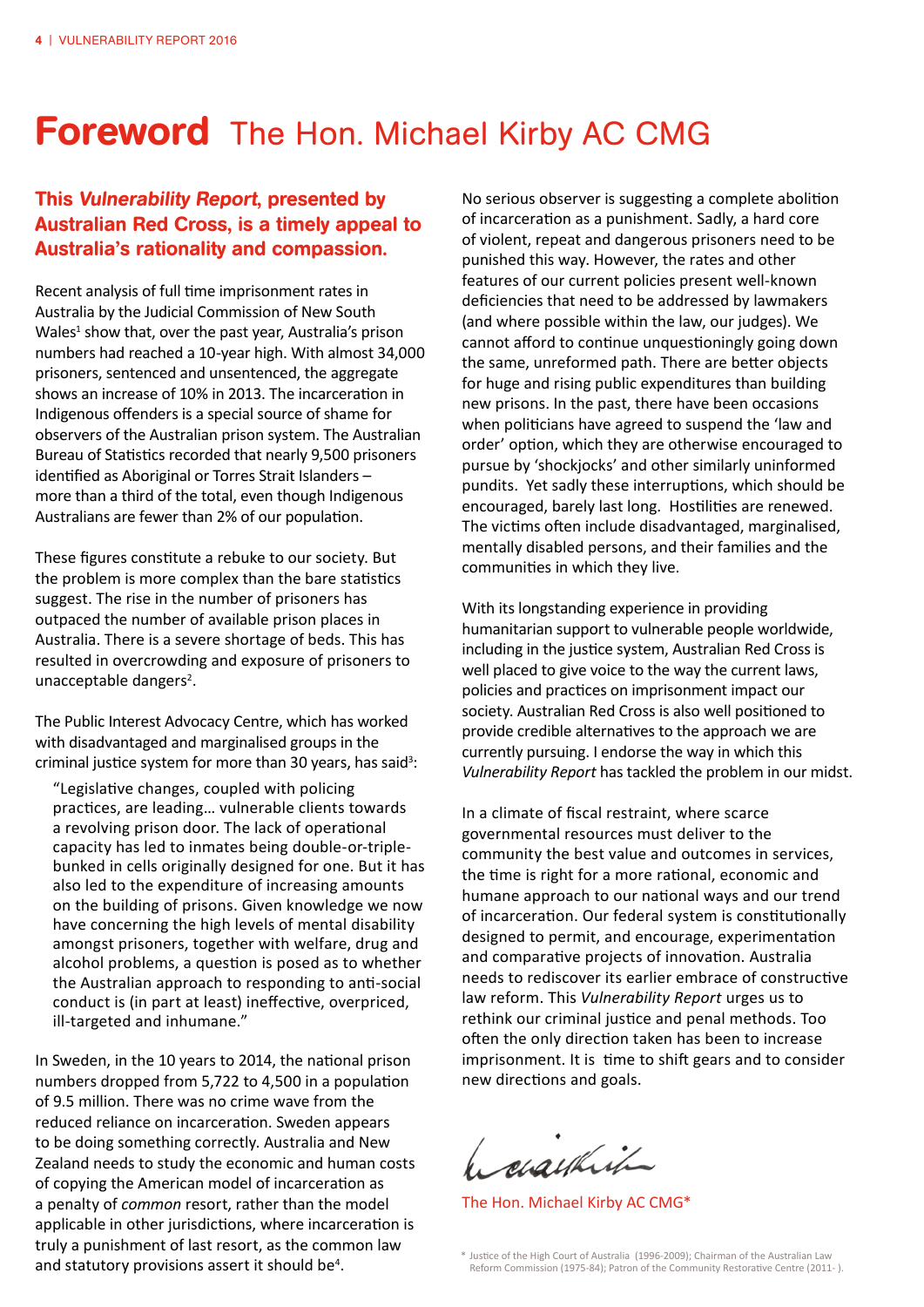## **Introduction** Judy Slatyer, CEO

### Australian Red Cross is proud to present the second Vulnerability Report: Rethinking Justice.

Australia needs a prison system for those who break serious laws and need to do time in prison. But ours is costing billions more than is necessary because we are overusing our prison system when there are more effective alternatives.

We need reform and there are better ways to achieve improved outcomes for society, for taxpayers and for offenders.

The *Vulnerability Report* is a periodic research contribution by Australian Red Cross on critical public policy matters. The 2016 report draws on current international and Australian evidence regarding justice system redesign as well as the experiences of our clients, the communities that we work with, volunteers and sector partners. It sets out a case for change with an emphasis on supporting broader sector calls for "justice reinvestment", as an alternative to existing criminal justice approaches in Australia. The report highlights the actual costs of current approaches to criminal justice and proposes systemic reform. We make five key recommendations and call on governments and the community to work towards implementing these.

This issue is not one that we can afford to ignore: there is both an economic and a humanitarian imperative for change.

The increasing incidence of incarceration rates continues to take a significant toll economically, with a \$3.4 billion annual cost of building and operating prisons across Australia.

With nearly 34,000 people held in Australian prisons, the impact on the lives of prisoners, their families, and communities is detrimental, inhumane and unacceptable. The continuing over-representation of Aboriginal and Torres Strait Islander peoples, and other people who experience social exclusion and disadvantage, cannot continue unchallenged.

Australian Red Cross is a leading humanitarian agency and part of the wider International Red Cross and Red Crescent Movement. Red Cross and Red Crescent National Societies around the world have a long history of working in prisons and in the area of criminal justice. In Australia, we seek to contribute to safer and more socially cohesive communities through getting better outcomes from more effective criminal justice systems.

This 2016 *Vulnerability Report* advocates for all of us to rethink our approach and to tackle the causes of crime in those communities where crime is most prevalent.

Judy Slatyer CEO Australian Red Cross

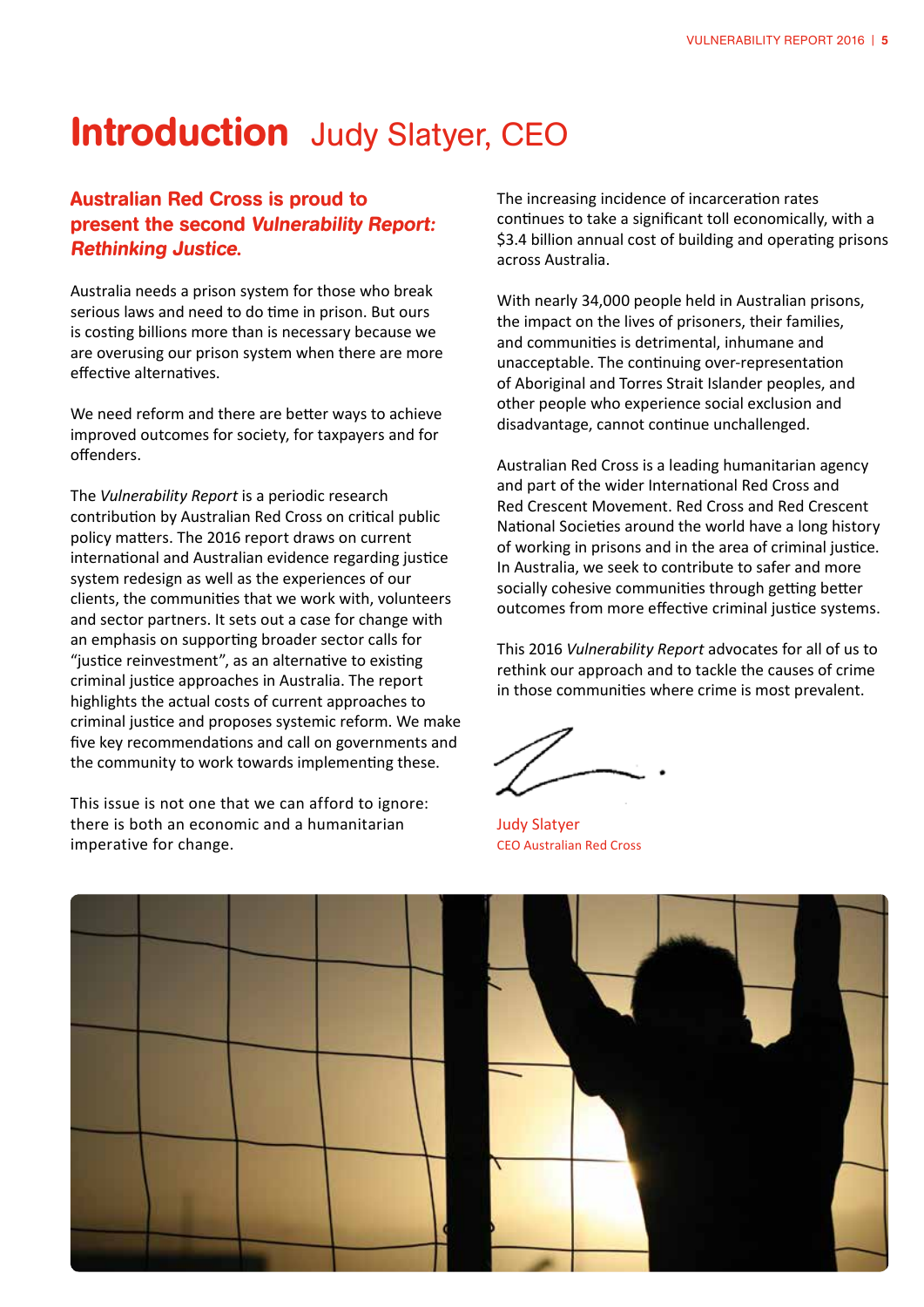## Executive Summary

This second Vulnerability Report from Australian Red Cross focuses on Australia's current criminal justice systems. It highlights the inhumane effects of growing adult imprisonment rates and the failure of current approaches to reduce crime, target government expenditure effectively and produce safer communities.

#### Growing adult imprisonment rates and costs: inhumane, inefficient and ineffective

Prisons are a necessary part of society. People who break the law deserve appropriate punishment, including appropriate custodial sentences. However, the aim of any prison system must be also to prevent people from re-offending. Where we have people captive we should use this time to maximise the return on the cost to society. But Australia has not used its expenditure on prisons as an investment in the future, only as a cost of the past. We have overinvested in prisons with current expenditure of \$3.4 billion which is failing to deliver effective justice, social or economic outcomes.

#### Rethink and reinvest: from prisons to prevention and diversion

With the prison population doubling in the last 20 years, and the occupancy rate of Australian prisons at 104.4%, something needs to change. Australian Red Cross calls on Australian governments to change our justice systems. More effective expenditure could deliver safer, more cohesive communities, support more productive lives for people involved in the criminal justice system and save governments millions of dollars.

Australian Red Cross believes that prisons should focus on people involved in serious crime and who pose a high risk to the community. Evidence shows that many people going into prison come from highly disadvantaged communities and often have multiple and complex problems that are not addressed in prison. These people leave prison having not received adequate treatment or support and with little ability to successfully re-enter society – hence the cycle of crime continues for them and their communities.

This unproductive expenditure on prisons should be invested in programs that both reduce crime and prevent people entering the criminal justice system. More effective support needs to also be provided for people to reintegrate into the community after their release. This redirection of spending from prisons to early intervention and support programs is being adopted overseas under the banner of 'justice reinvestment' - and there are some early trials being conducted in Australia.

#### Doing justice better: through justice reinvestment

The analysis of justice reinvestment both in Australia and overseas suggests this approach is more effective than the current approaches to justice. Justice reinvestment invests in people and communities to provide support, treatment and services that address the underlying issues confronting people who commit less serious offences. These issues include homelessness, mental health, deep social exclusion, and poor education and employment histories. Evidence suggests that it is more efficient and effective to address the causes and thus reduce the need for (and greater cost of) incarceration.

Across Australia, researchers have identified those communities where social exclusion and disadvantage are driving crime and other social issues. Australian Red Cross believes there are great opportunities to work with community leaders to address the specific causes of crime. Early indications from trials in Australia suggest that adopting a local justice reinvestment approach will pay bigger long-term dividends than a "tough on crime" approach.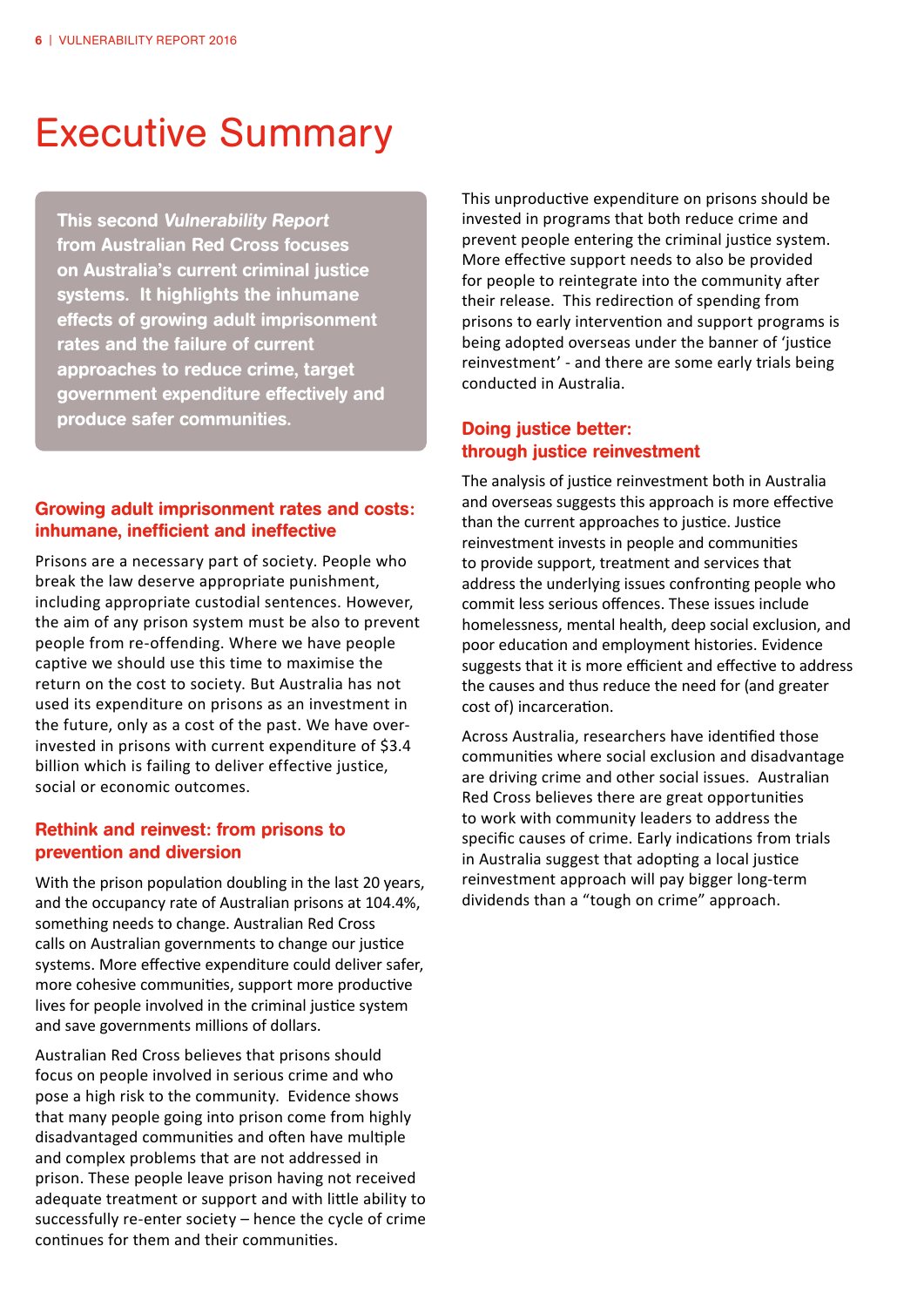#### Closing the Gap on Aboriginal and Torres Strait Islander incarceration rates

Aboriginal and Torres Strait Islander peoples and communities are particularly impacted by our criminal justice system, with Aboriginal and Torres Strait Islander peoples being incarcerated at rates 13 times greater than non-Indigenous people. There has been an extraordinary recent growth in prisoner numbers among Aboriginal and Torres Strait Islander peoples with an 88% growth in Indigenous prisoners since 2004. The Closing the Gap Strategy should have a focus on Aboriginal and Torres Strait Islander incarceration and justice issues and should incorporate targets for reducing rates of adult imprisonment for Aboriginal and Torres Strait Islander peoples.

#### Save on prisons and reinvest in crime reduction

Australian Red Cross has estimated that over a fiveyear period substantial funds could be freed up from expenditure on prisons and redirected to expenditure targeted on reducing crime.

- If the rate of incarceration was simply held at current levels through justice reinvestment and other justice reforms, then savings of almost \$1.1 billion would be generated over five years in correctional costs alone.
- If the rate of incarceration was reduced by 2% per annum, then savings of almost \$2.3 billion could be realised over five years. Part of these savings could be invested in the social support and health services that would, over time, address the underlying causes of crime.

Sustainable decreases in incarceration rates are possible. This has been done in Tasmania, as well as in a number of jurisdictions overseas.

This is not about being soft on crime. The public debate needs to change from being "harder" or "softer" to rethinking what are the most effective responses to crime and applying the available resources to them. Evidence suggests that relatively minimal decreases in the number of people in prisons can be used to fund the community programs and other justice reforms that are likely to have a substantial impact on reducing crime.

The report recommends that governments set targets for reduced incarceration rates and a Closing the Gap justice target for Aboriginal and Torres Strait Islander peoples. Adoption of these targets would allow communities to hold governments to account for taking action on these important reforms.

Australian Red Cross recognises that this is not just governments' business. It requires a whole of community response and will only be achieved through working together. Red Cross stands ready to play its part in building a safer, more humane and socially cohesive society.

#### Recommendations

- 1. That all governments in Australia rethink and change their approaches to justice to achieve lower crime rates, lower incarceration rates, reduced prison costs and stronger, safer communities.
- 2. That all governments in Australia introduce a justice reinvestment approach and jointly support its implementation through the Law, Crime and Community Safety Council of the Council of Australian Governments.
- 3. That all governments in Australia establish, fund and evaluate justice reinvestment trials across Australia in specific geographic communities with high rates of crime to determine how justice reinvestment can be applied in Australian contexts.
- 4. That state and territory governments adopt the justice reform proposals outlined in this report to:
	- prevent crime and recidivism
	- increase non-custodial sentencing
	- improve parole and reintegration to the community.
- 5. That, as a first step, all governments in Australia commit to:
	- a 10% reduction in adult imprisonment rates over the next five years
	- a Closing the Gap justice target to reduce the unacceptably high adult imprisonment rates of Aboriginal and Torres Strait Islander peoples by 50% over the next five years.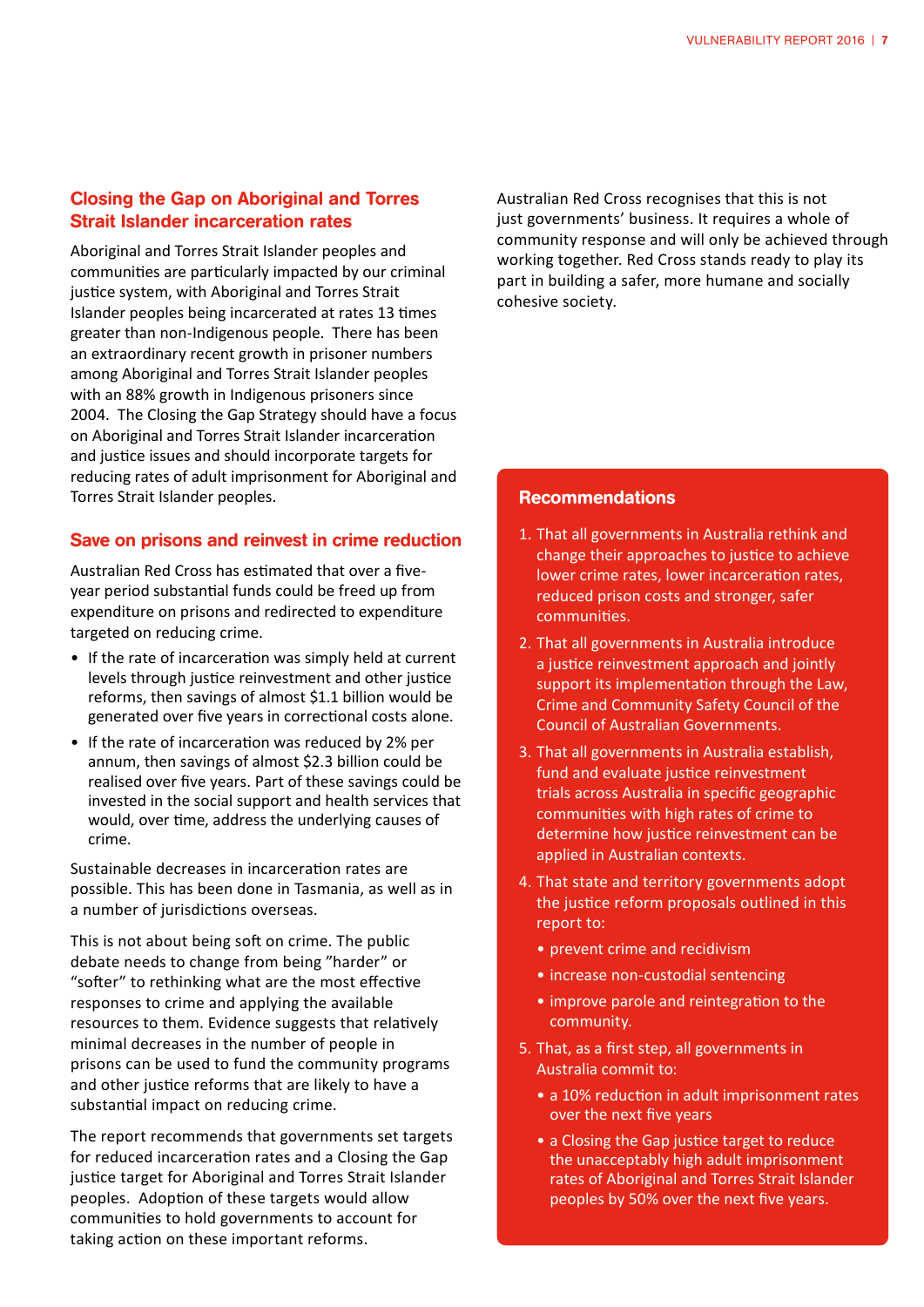## About Australian Red Cross

### Australian Red Cross is a member of the International Red Cross Red Crescent Movement which operates in 190 countries.

In all our work, we are guided by the Fundamental Principles of humanity, impartiality, neutrality, independence, voluntary service, unity and universality.

The principle of humanity drives our purpose to support and empower people and communities in times of vulnerability, and prevent and alleviate suffering wherever it may be found. We provide assistance to those who need it without taking sides. This approach gives us the independence to work through complex situations and to remain focused on building relationships aimed at delivering humanitarian solutions.

Voluntary service is at the heart of the Movement's ability to mobilise the power of humanity. In Australia, Red Cross has been a vital part of the community since 1914. Today, we work with people and communities providing a range of programs in emergency services, migration support, social services, community development, overseas aid, and International Humanitarian Law.

Our diverse and committed volunteers and staff support Australian Red Cross' efforts to achieve the five strategic goals of Strategy 2020:

- Build a diverse and active humanitarian Movement based on voluntary service
- Save lives, build resilient communities and strengthen disaster response and recovery
- Prevent and alleviate human suffering in times of war and conflict and promote non-violence and peace
- Advance health, well-being and resilience of individuals, families and communities made vulnerable by dispossession, migration, displacement, illness or disadvantage
- Maintain a strong, innovative, sustainable and accountable organisation capable of achieving our humanitarian goals.

**A prisoner wears a t-shirt printed with the Fundamental Principles of the Red Cross Red Crescent Movement in an Irish prison where Irish Red Cross runs prisoner volunteers programs. An international example of Red Cross work with prisons and courts.** 

Service Unity Universality

Photo: IFRC/Ombretta Baggio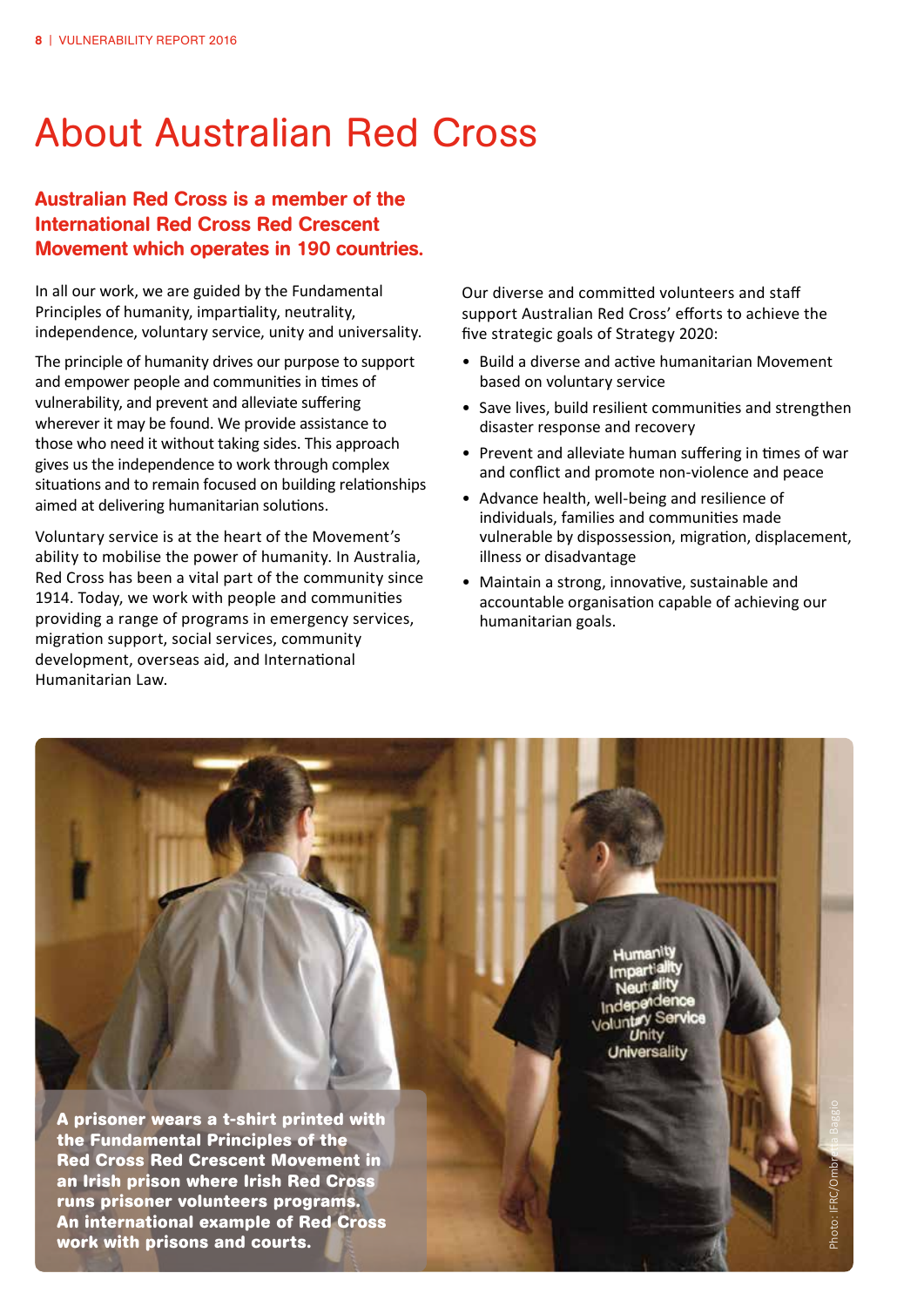In Woorabinda Red Cross is helping to build young leaders who are proud of where they're from - with positive results for the whole community.

Photo: Australian Red Cross/Susan Cullinan

VULNERABILITY REPORT 2016 | 9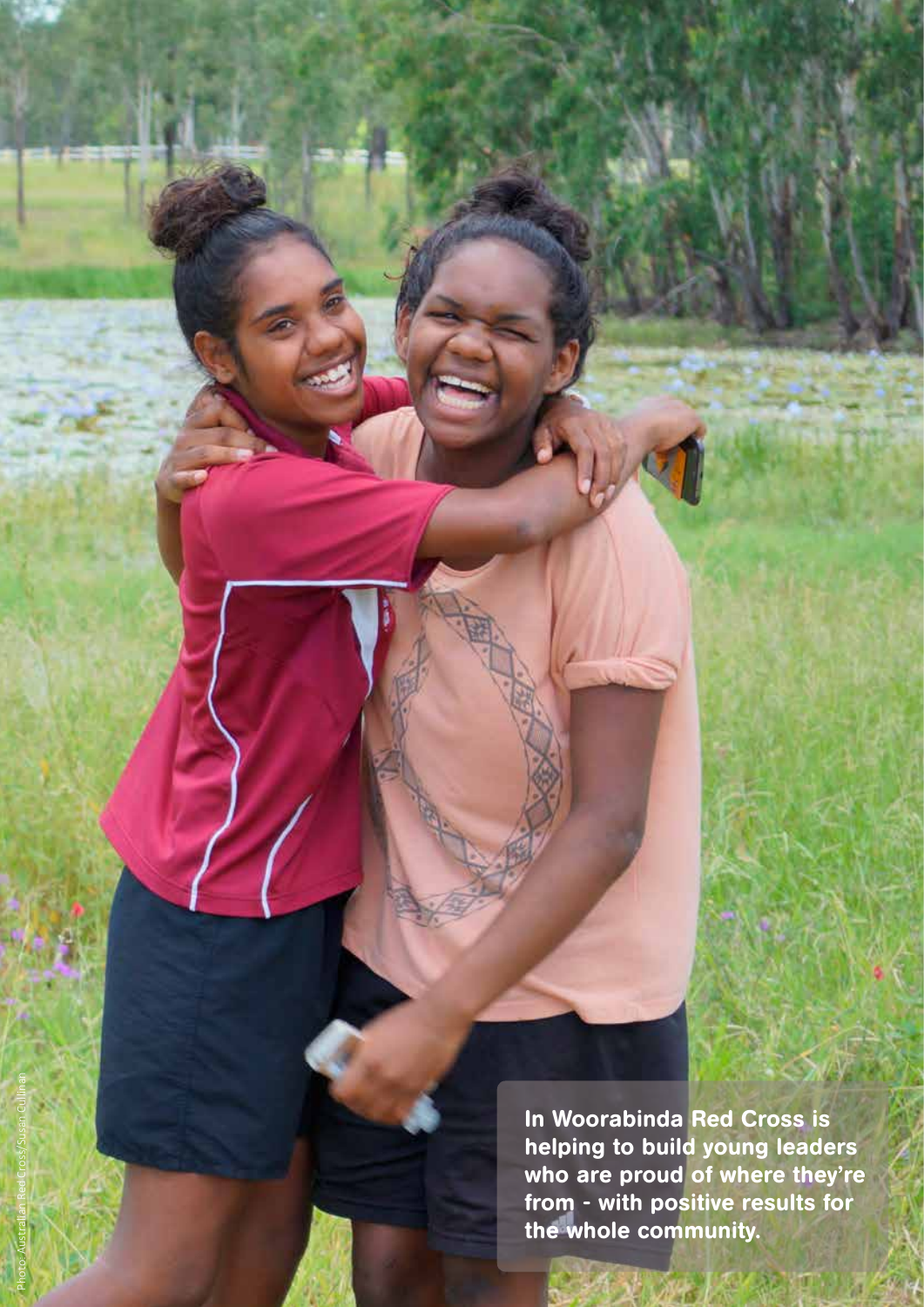## Analysis of the Prison Population and Underlying Issues

### 1. Australia has increasing rates of adult imprisonment despite crime rates being constant or decreasing

Over the last 20 years, Australia's prison population has doubled. At 30 June 2014, there were 33,791 people in Australian prisons compared with 16,944 people in Australian prisons in June 1994.



The prison population has doubled in the last 20 years.



The rate at which we imprison people has increased by 48%.

Australia is increasingly imprisoning people, with the incarceration rate growing by 48% over the two decades to 2014. Over the last three decades, between 1984 and 2014, there has been an increase from 85.6 to 185.6 people per 100,000 of the adult population in prison.

At the same time, our incarceration rates have been increasing while violent crime rates have either declined (robbery and sexual assault) or held steady (homicide and kidnapping/abduction) in recent decades<sup>5</sup>.

This data is further reinforced by 2014 data from the Australian Bureau of Statistics which shows that:

- between 2013 and 2014, the number of recorded victims decreased for the majority of offence categories. Robbery had the largest proportional decrease of 16% (1,825 victims)
- **•** homicide, kidnapping/abduction, robbery, unlawful entry with intent and motor vehicle theft victims all fell to five year lows<sup>6</sup>.

**Victims of violent crimes, 1996-2012** (rate per 100,000 population) Note: Homicide and kidnapping each occur at rates of fewer than 5 per 100,000 population per year and are dificult to distinguish on this graph

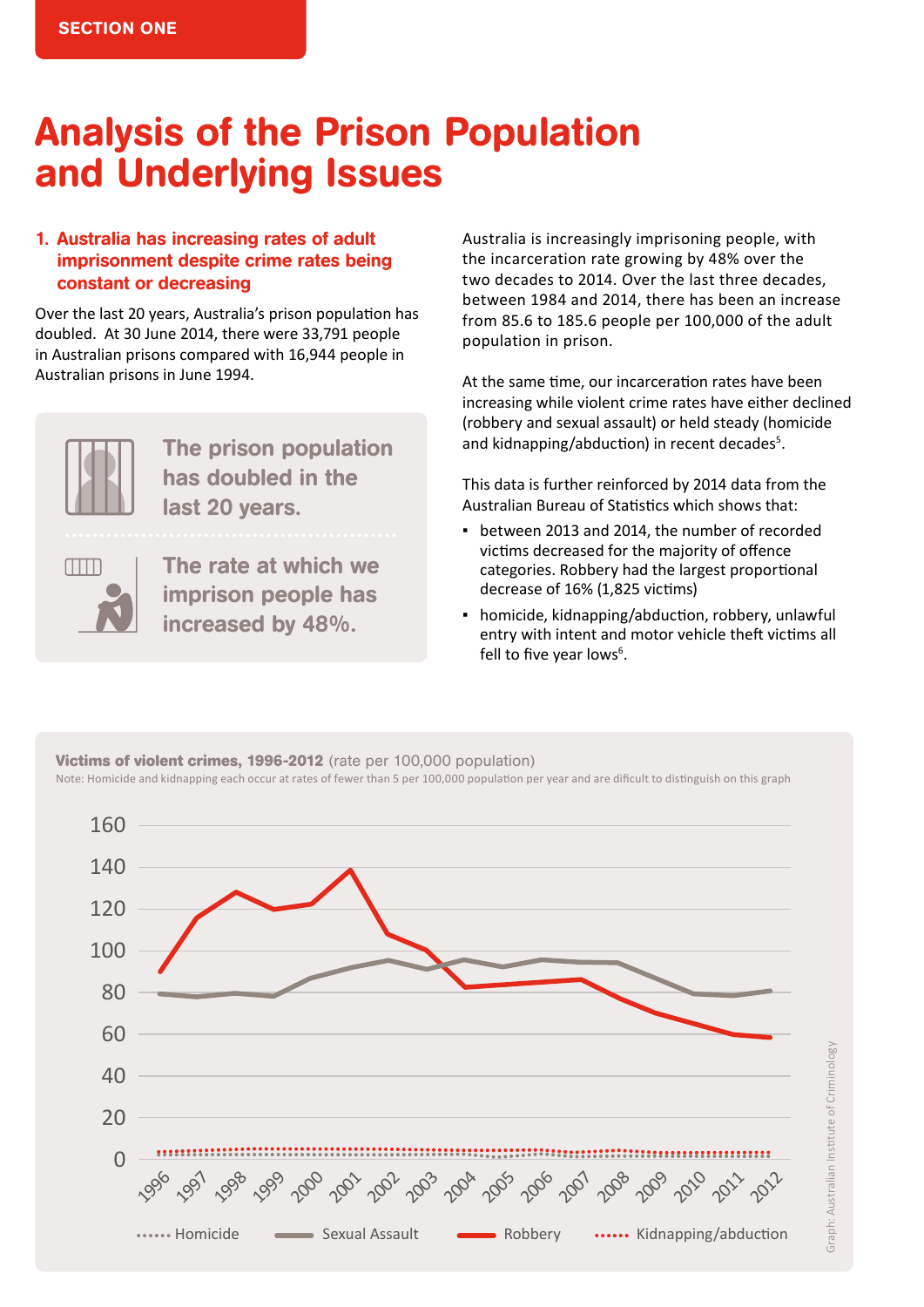Despite crime rates being steady or falling there continues to be reports about us feeling less safe. This can create a cycle of driving decision makers to be tougher on crime.

The United Kingdom House of Commons Justice Committee reported in 2010:

 'Wider factors, such as the media, public opinion and political rhetoric, contribute to risk-averse court, probation and parole decisions and hence play a role in unnecessary system expansion. If Ministers wish the (correctional) system to become sustainable within existing resources, they must recognise the distorting effect which these pressures have on the pursuit of a rational strategy'<sup>7</sup> .

#### International comparison rates

Australia's incarceration rates are relatively high when compared with a number of other similar Western countries.

For example, Sweden's imprisonment rate is 60% lower, Ireland's is 46% lower and Canada's is 30% lower. However, New Zealand's is 25% higher than Australia and the United States of America stands out with an incarceration rate that is 360% greater than Australia.

#### Bucking the trend in Tasmania

Within Australia, Tasmania stands out as running counter to the trend of constantly increasing numbers of prisoners.

- Over the decade June 2005 to June 2014, Tasmania's adult prison population fell by 6% from 551 to 448 adult prisoners<sup>8</sup>, despite an increase of 6% in the population of Tasmania<sup>9</sup>.
- Over the same decade, the rate of adult imprisonment fell by 25% from 149.6 per 100,000 of the adult population to 112 per 100,000 of adult population in Tasmania. For the other jurisdictions the overall increase was 33%<sup>10</sup>.

Rob White, Professor of Criminology at University of Tasmania, has identified the reasons for this success as expansion of better support services within the corrections system, establishment of innovative projects that engage offenders and the use of systematic measures that encourage rehabilitation $11$ .

**Australia is jailing people at high rates, even though crime rates are steady or falling.**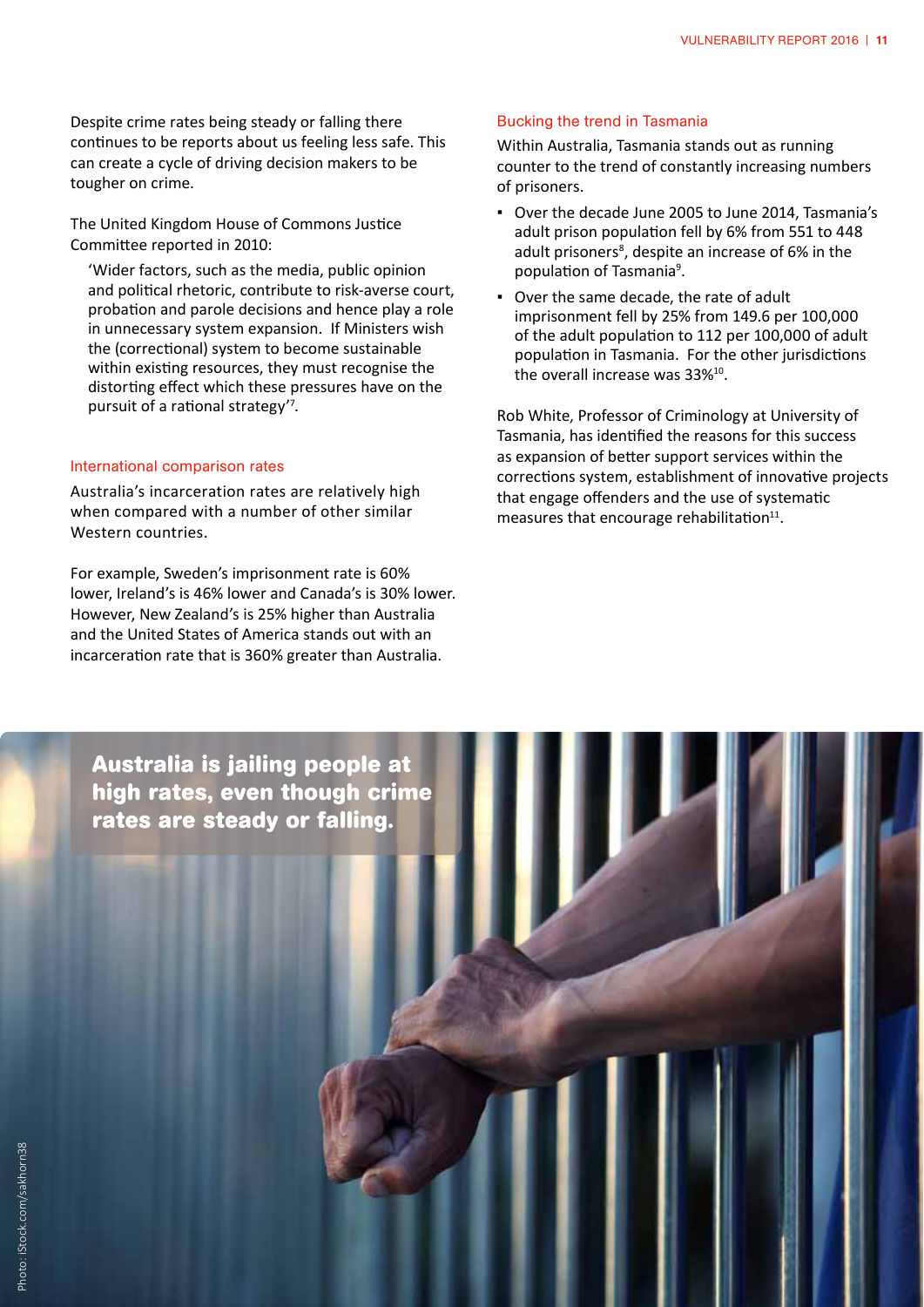#### 2. Prisons are costly to build and operate

Across Australia, the cost of providing correctional services in 2013/14 was \$3.9 billion, mostly to operate the 111 prisons in use across Australia (\$3.48 billion). Less than half a billion dollars (\$0.48 billion) was spent on community corrections.

The costs of providing prisons vary considerably by jurisdiction as shown in the diagram. The average cost of incarcerating a person in an Australian prison is \$292 per day $^{12}$ .

Even with governments spending more on building new prisons or expanding existing facilities, many prisons are full or overcrowded. In 2013/14, prisons had an occupancy rate of 104.4% across all Australian jurisdictions. This high utilisation rate means that there were more prisoners in prisons than they were designed to hold.

In some jurisdictions, solutions to overcrowding have included accommodating prisoners in fitted out shipping containers<sup>14</sup>. Another common approach is to use police holding cells to accommodate prisoners when prison beds are not available<sup>15</sup>.



It costs \$292 per day to keep someone in jail.

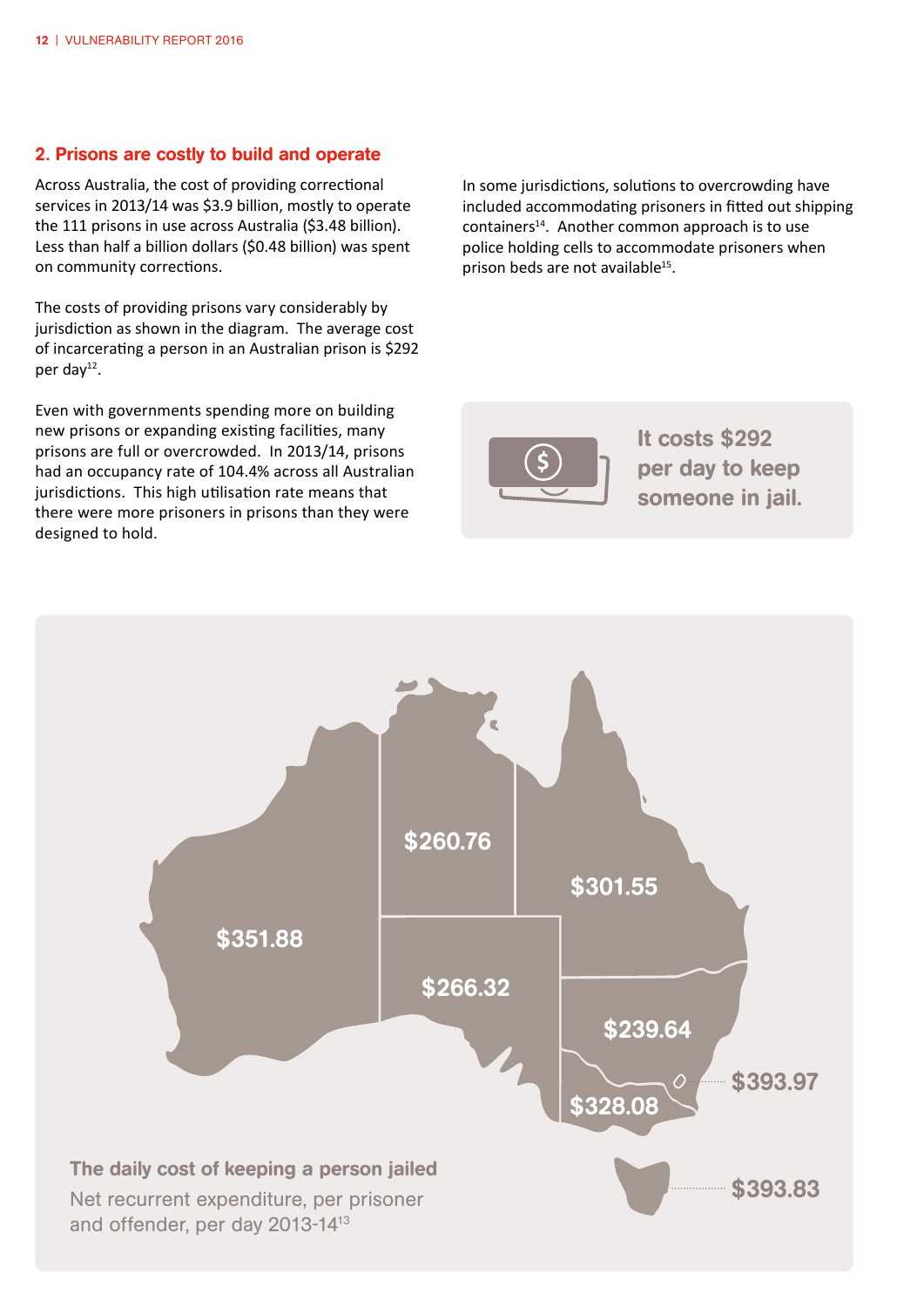#### 3. Our prisons are not being used efficiently

While data is limited, there is some evidence that too many people are being held in prison for relatively minor crimes or because they are waiting for sentencing or court hearings. This is not an efficient use of our prison system, particularly given the relatively high costs of holding people in prison.

Australian Bureau of Statistics data<sup>16</sup> suggests that short term prison sentences are particularly common for traffic and vehicle regulatory offences, as well as offences against justice procedures, government security and operations. Approximately 14% of all prisoners are in jail for these charges. Re-directing these people to non-custodial sentences for these offences would reduce costs and avoid prison for these people.

At the same time, almost one quarter (24%) of people in prison are not sentenced (on remand). People on remand are made up of unconvicted people who are held in custody while waiting for a trial or court hearing and convicted people who are awaiting sentencing.

At 30 June 2014, there were over 8,200 people remanded in custody in Australian prisons and this number has doubled over the last 30 years. In 1984, only 12% of prisoners were on remand. By 2000 this had increased to 17% of all prisoners being on remand<sup>17</sup> and by 2014 it was 24%.

There are good reasons why people are remanded in custody, including the likelihood of failing to attend trial, preventing people interfering with witnesses and where there are reasonable grounds to believe that the person would commit further offences before their trial. However, the growing rate of people held on remand is of concern.

While there is limited Australian research regarding people on remand, research from the UK indicates that they are more likely than sentenced prisoners to be homeless, unemployed or have some form of mental illness $18$ .

Other data shows that Aboriginal and Torres Strait Islander peoples are more likely to be remanded than non-Indigenous people, with 29% of Aboriginal and Torres Strait Islander prisoners being on remand compared with 24% of non-Indigenous prisoners.

This data suggests that highly disadvantaged people are often put in prison even before they are found guilty and convicted. Therefore, there may be opportunities to reduce prison costs by reducing the number of people in prison on remand through more efficient and timely court hearings and sentencing processes.

x2

The number of people in jail awaiting sentencing has doubled in 30 years.

These are often highly disadvantaged people who are defaulting to prison before they are found guilty or convicted.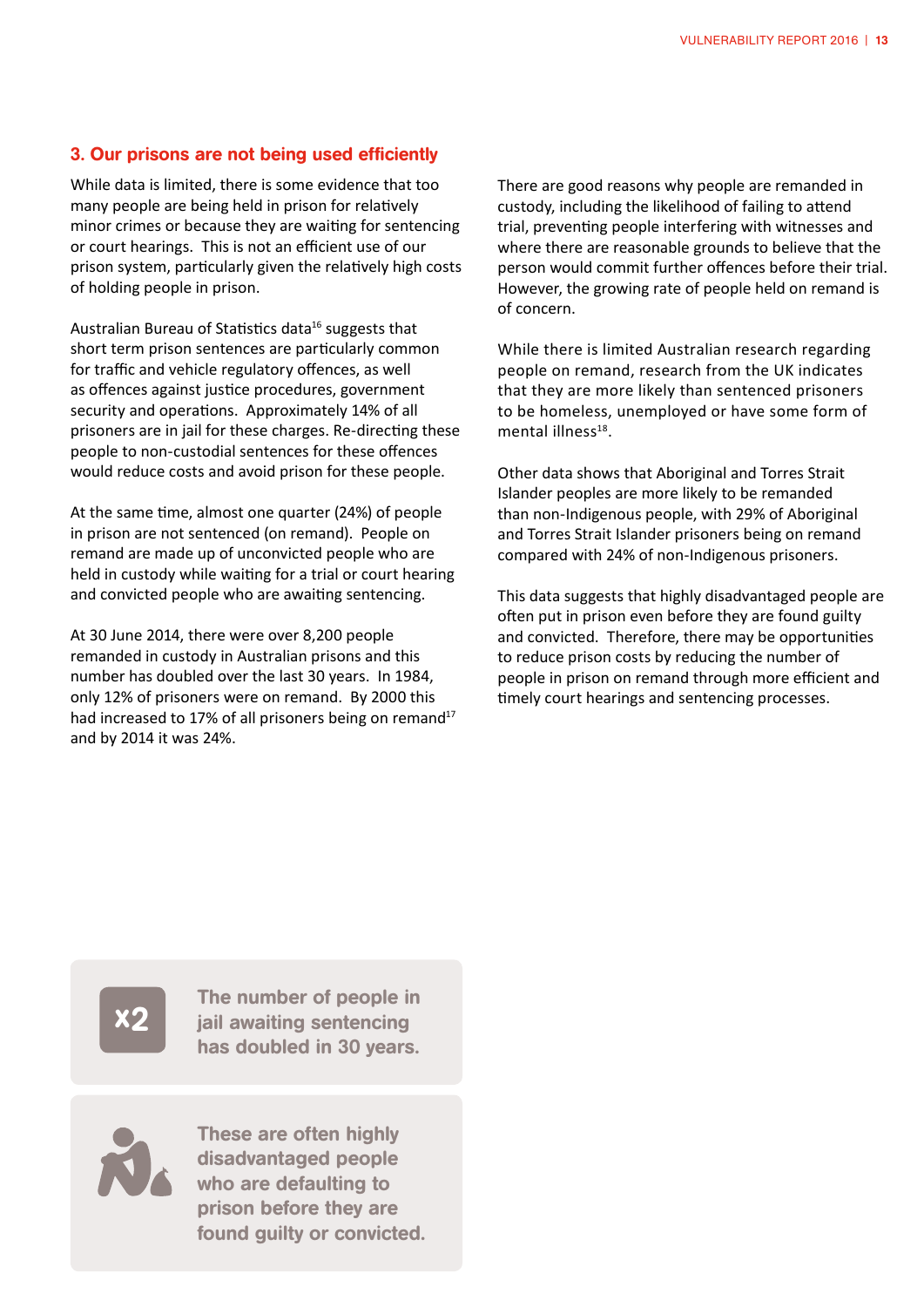### 4. People in prison are likely to come from disadvantaged and socially excluded backgrounds

Available data indicates that people in prison tend to be disadvantaged and excluded, often with complex, long term issues. Prisoner backgrounds typically include low education, unemployment, mental health issues, cognitive impairment, drug and alcohol use, sexual abuse and family related issues. In addition, incarceration rates are far higher for people who come from geographic communities characterised by disadvantage and for Aboriginal and Torres Strait Islander peoples.

People with mental health issues are significantly overrepresented in the prison population. Professor Ogloff, Professor of Forensic Behavioural Science, Director of the Centre for Forensic Behavioural Science at Swinburne University of Technology, recently commented, 'Prisoners are two to three times as likely as those in the community to have a mental illness and are 10-15 times more likely to have a psychotic disorder. Our research suggests that one in three people taken into police custody are likely to be receiving psychiatric treatment at the time. If you include those with a substance misuse disorder, the numbers increase even further'19.

The Australian Institute of Health and Welfare 2012 survey of prisoners' health underlined the level of mental health issues that prisoners experience, noting that on entry to prison:

- 26% of people are referred to mental health services for observation or assessment
- 7% of people are at risk of suicide or self harm
- 21% of people are taking medications for a mental health disorder<sup>20</sup>.

People with an acquired brain injury also seem to be substantially overrepresented in the prison population. A Victorian study found that 42% of male prisoners and 33% of female prisoners had an acquired brain injury compared to 2% of the general population of Australia<sup>21</sup>.

At 30 June 2014, Australian-born prisoners accounted for four in every five prisoners in Australia (81% or 27,397 prisoners), while overseas-born prisoners accounted for 18% of all prisoners (6,035 prisoners) $22$ .

People from culturally and linguistically diverse backgrounds face a range of issues when they come into contact with the Australian criminal justice system.

They are less likely to understand the way the criminal justice system works than those with proficient English skills. Issues include lack of awareness of their rights in police questioning, accessing bail, navigating the court system and how to navigate the prison system and rules $23$ .

The following barriers are cited as common to culturally and linguistically diverse communities within the justice system:

- • cultural barriers (language and cultural norms, as well as traditional gender roles and fear of authority figures, such as police)
- structural barriers (lack of knowledge of available services and difficulties accessing them)
- service-related barriers (e.g. service models are culturally inappropriate or are perceived to be so) $^{24}$ .

### 5. High rates of crime are concentrated in a few communities that experience high levels of disadvantage

Vinson and Rawsthorne in their recent study of locational disadvantage in Australia pointed to a small proportion of offenders committing a large proportion of crime25. In measuring locational disadvantage in Australia, Vinson and Rawsthorne used data on criminal convictions and prison admissions as part of the data set.

The evidence that location matters in understanding the incidence of crime is also shown in a report by Allard et al.

"There is a large body of research indicating that high crime rates are typically concentrated in small geographical areas characterised by structural disadvantage, including low economic status, poverty, segregation, a high proportion of single parent families, residential instability and a large proportion of racial/ethnic minority groups"<sup>26</sup>.

Allard et al's study focused on targeting crime prevention through identifying Queensland communities that generate chronic and costly offenders. It found that 15.8% of offenders accounted for 67% of offences committed. The study also identified that chronic offenders are not randomly distributed geographically but rather that chronic offenders are likely to live in specific postcodes.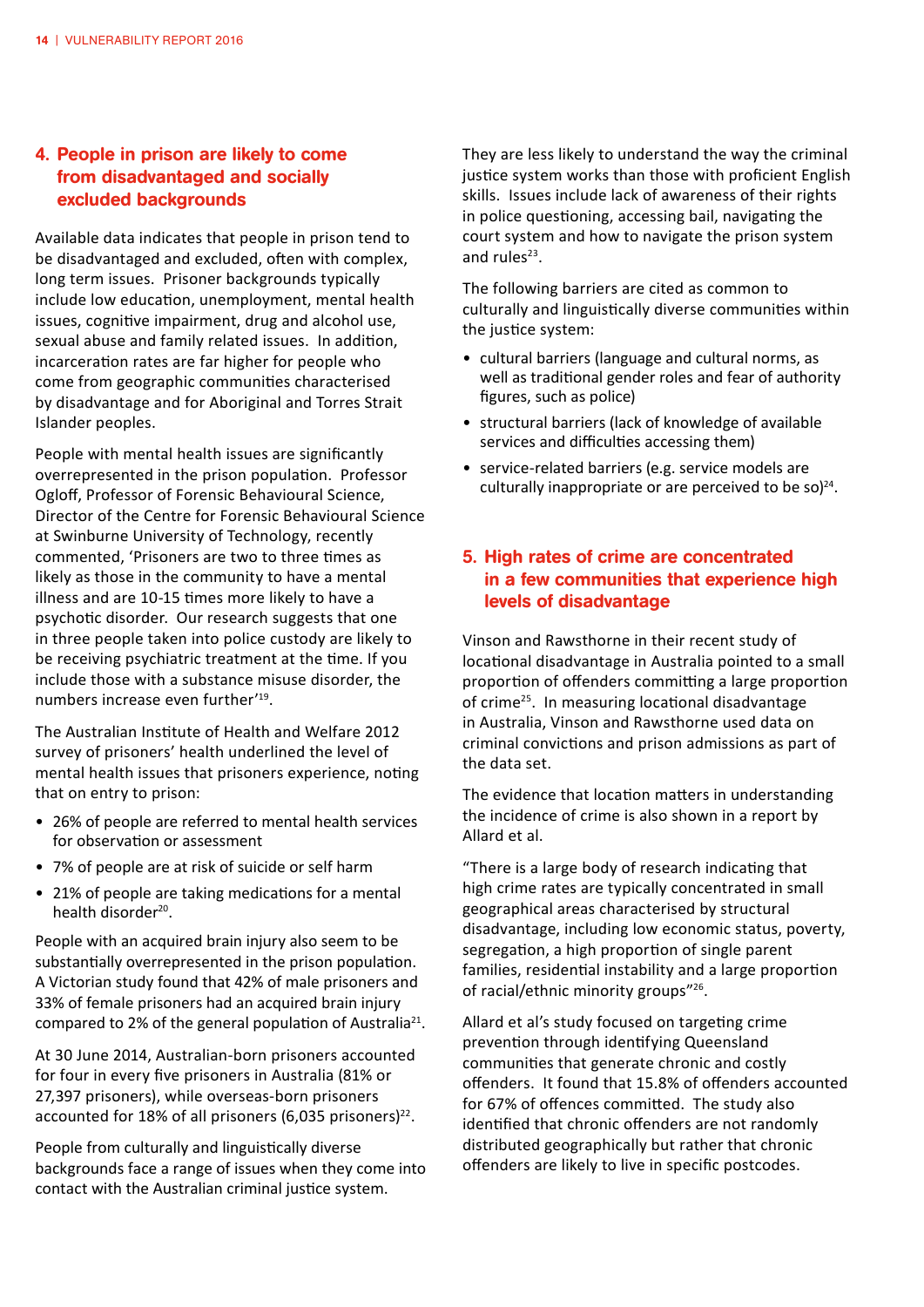### 6. Prisons are not effective in rehabilitating people or deterring crime

Although some prisons provide a range of training and work ready skill development, generally the evidence suggests prisons are not effective in achieving two of the primary goals that are outlined for custodial sentences in the Sentencing Acts of governments around Australia: rehabilitating offenders and deterring offenders from committing offences. At 30 June 2014:

- 59% of prisoners in custody had been sentenced previously to an adult prison
- 77% of Aboriginal and Torres Strait Islander prisoners had been sentenced previously to an adult prison.

Further, data on recidivism indicates that about 38% of prisoners are reimprisoned within two years of their release<sup>27</sup>, either because they have reoffended or because they have breached their release conditions. Many prisoners re-offend within the first 3 weeks of being released.

Rather than deterring crime, prisons may have the opposite impact of increasing the likelihood of a person reoffending. In a research study of people convicted for either non-aggravated assault or burglary, Professor Weatherburn, Director of the NSW Bureau of Crime Statistics and Research, found "There is no evidence that prison deters offenders convicted of burglary or non-aggravated assault. There is some evidence that prison increases the risk of offending amongst offenders convicted of non-aggravated assault but further research with larger samples is needed to confirm the results"28.

Prisoners often cycle in and out of prison, with relatively short episodes of incarceration followed by release to the community. This churn factor means that the median length of time in jail for sentenced prisoners is  $1.8$  years<sup>29</sup>.

Professor Stuart Kinner, School of Criminology and Criminal Justice, Griffith University, has recently estimated there were 42,239 people released from Australian prisons in 2013/1430. Almost 60% of those people will have previously been released from prison and returned. This underlines the importance of reform to reduce the negative impact of repeated prison stays on people's lives.

Prison is also not the solution for people with complex needs who are generally overrepresented in prison.

Baldry states that prison can "make a person a target for re-arrest and re-imprisonment; it disrupts social connections and locks people into serial institutionalisation, does not guarantee good or appropriate treatment and often any treatment started is not continued in the community upon release; it makes homelessness more likely, creates connections with criminal culture, ensures the learning of prison culture to survive and often causes self-harm and depression"31.

Imprisonment also impacts families of prisoners, as children lose parents and spouses lose partners while they are incarcerated, with the impacts often becoming intergenerational. UK data shows that the children of prisoners are six times more likely than their peers to become prisoners. In Australia, Goodwin and Davis found that the children of parents with a criminal record have a much greater likelihood of becoming involved in crime than the children of parents who do not have a criminal record<sup>32</sup>.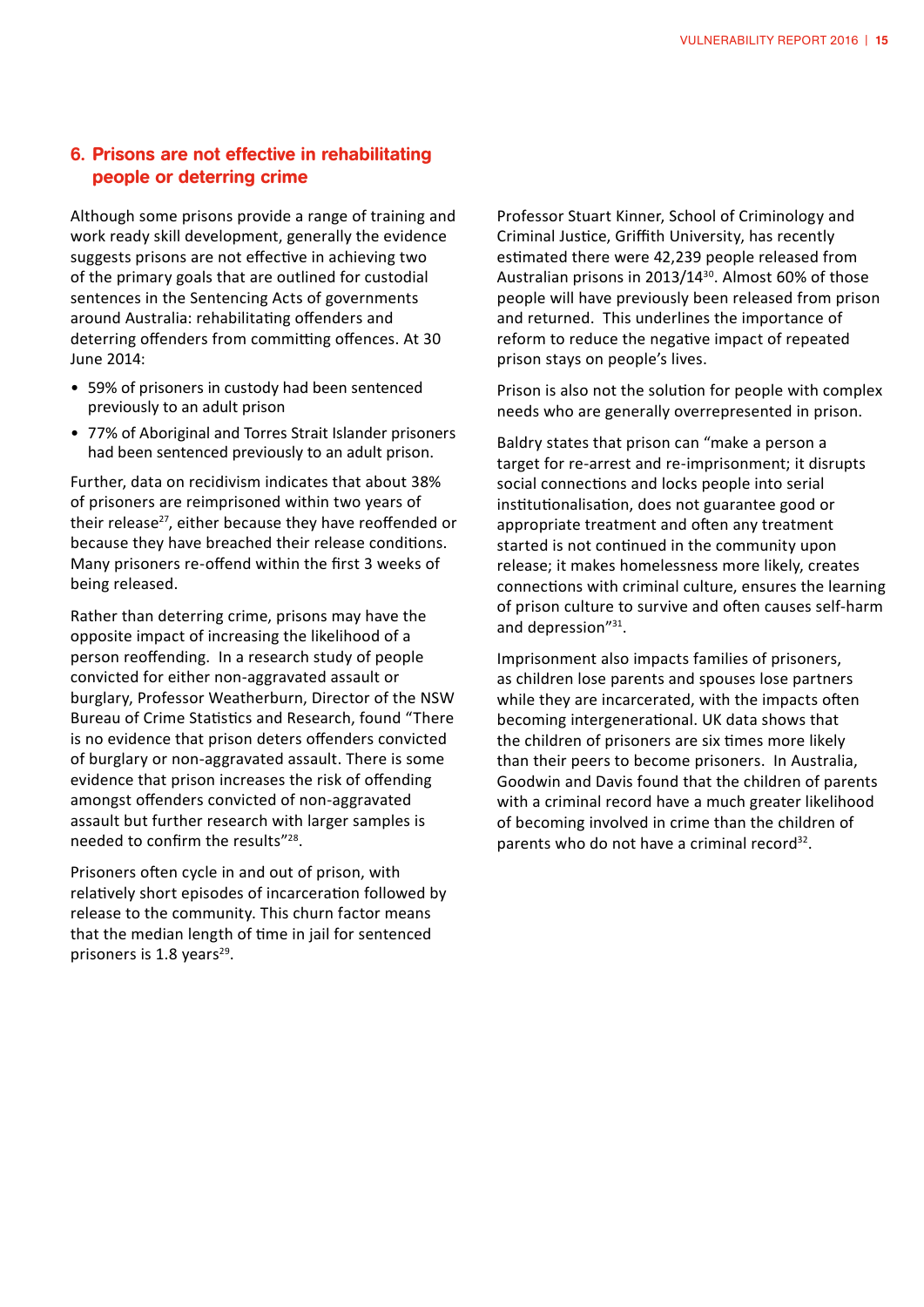#### 7. Incarceration rates for Aboriginal and Torres Strait Islander peoples are unacceptably high

Aboriginal and Torres Strait Islander peoples continue to be over represented within the justice system. Between June 2013 and June 2014, the adult imprisonment rate of Indigenous adults increased by 6.5% to 2,175 prisoners per 100,000 of adult Aboriginal and Torres Strait Islander peoples<sup>33</sup>.

The Indigenous imprisonment rate is 13 times higher than it is for non-Indigenous people in Australia<sup>34</sup>.

This high incarceration rate is reflected in an 88% growth in prisoner numbers among Aboriginal and Torres Strait Islander peoples since 2004. Over the same period the non-Indigenous prisoner numbers grew by 28%35.

Aboriginal and Torres Strait Islander peoples tend to be imprisoned for relatively minor matters that are less likely to result in prison sentences for non-Indigenous people. This is reflected in shorter prison sentences for Aboriginal and Torres Strait Islander prisoners (1.2 years) compared with two years for non-Indigenous prisoners in 201436.

Previous reviews and reports have highlighted the over representation of Aboriginal and Torres Strait Islander peoples in prison including the recent Amnesty International report, which shows that Aboriginal and Torres Strait Islander men are twice as likely to be in prison as they are in university $37$ .

The Amnesty International Report has again highlighted the extraordinary over representation of Aboriginal and Torres Strait Islander young people in the youth justice system. On an average night in 2013–14, there were 430 Indigenous young people in detention in Australia. Despite making up only 5.5% of the population of 10 to 17 year olds, Indigenous young people made up over half of all young people in detention (430 out of  $724$ )<sup>38</sup>.

The 2011 inquiry by the Standing Committee on Aboriginal and Torres Strait Islander Affairs shows that high levels of contact with the criminal justice system by Indigenous young people is "a symptom of the broader social and economic disadvantage faced by many Indigenous people in Australia"39. Similar conclusions were reached during the Royal Commission into Aboriginal Deaths in Custody<sup>40</sup>.

A broad range of Aboriginal and Torres Strait Islander and non-Indigenous organisations under the Change The Record Coalition have launched a 'Blueprint for Change' including a set of recommendations, (at Appendix B) that align with the recommendations in this report. The Change the Record Blueprint is based on a whole of government strategy, the setting of justice targets, and a commitment to work in partnership with Aboriginal and Torres Strait Islander communities to drive solutions. The Blueprint also highlights the need to work with Aboriginal and Torres Strait Islander communities to invest in holistic early intervention, prevention and diversion strategies.<sup>41</sup>

We also know from past studies and reviews of Indigenous programs, that Aboriginal controlled organisations must continue to be supported and funded to deliver quality and culturally sensitive services to meet the high levels of unmet need, and to address the underlying causes of high incarceration rates in many communities.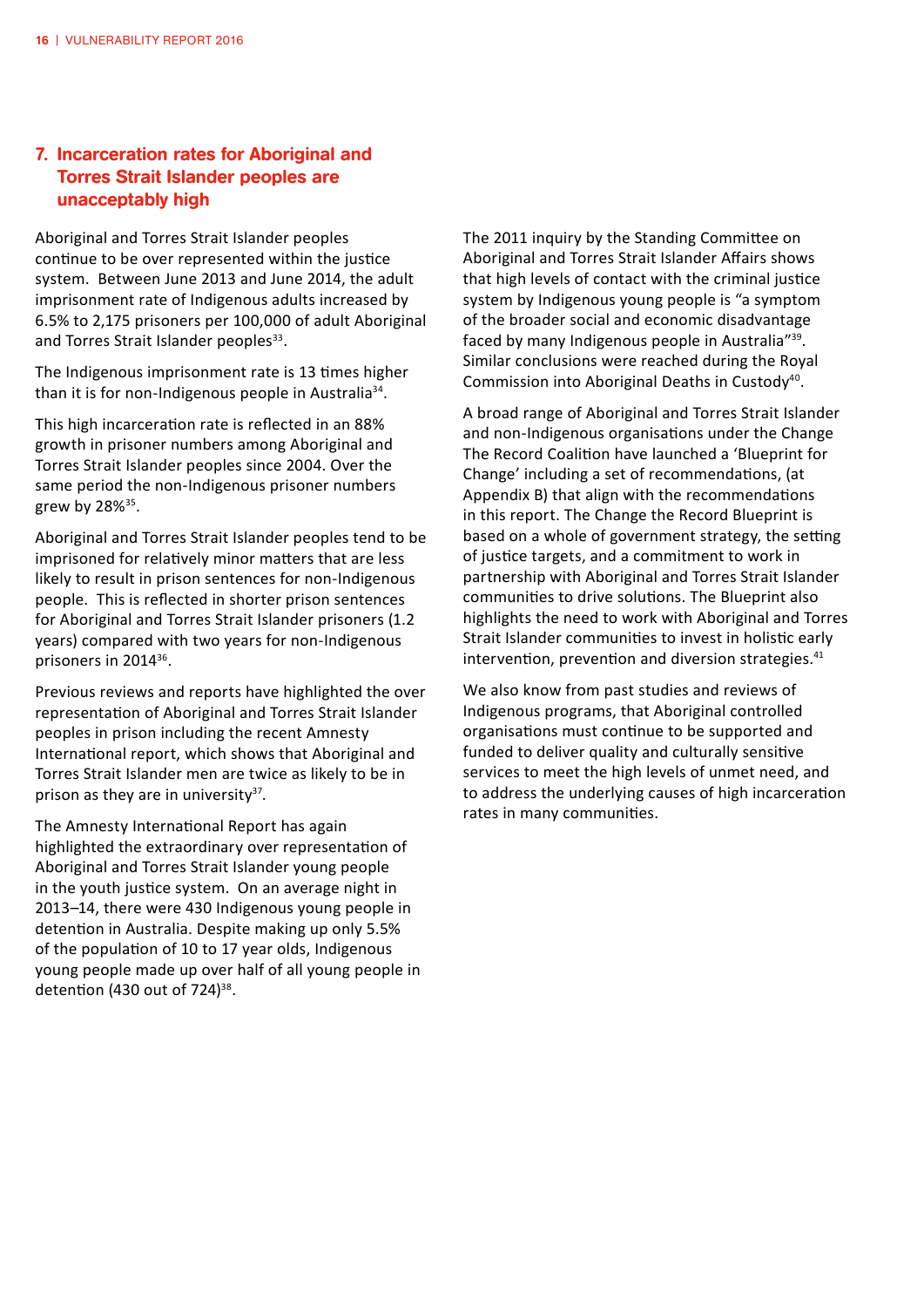

### Working the Woori Way

Woorabinda is an Aboriginal community of 970 people in Central Queensland, about 180 kilometres south-west of Rockhampton. Thirty-six per cent of the population is under 15 and the median age is 22 years - significantly below the median age for Australia of 37 years.

Australian Red Cross started working with the Woorabinda community in 2008 as part of a placebased program approach. The team uses the Saltwater - Freshwater governance model to ensure the integrity and strength of Woorabinda culture is respected and maintained while providing expertise from outside of the community.

A Governance Group consisting of Woorabinda community members and Red Cross management ensure that services and initiatives enacted in the community support the community's vision and goals and adopt a place-based approach. There are 17 full time and part time local people employed, making Red Cross the town's third largest employer.

Overall, the investment in the community of Woorabinda and its young people has supported a more positive outlook, helped build pride in their community and led to behaviour changes resulting in fewer young people in the justice system. The number of young people subject to youth justice orders in Woorabinda has decreased from 31 in 2009 to 14 in 2013, a 55% decrease. The community is clear that the initiatives that have been put in place as part of a place-based approach have contributed to a solid community effort to reduce youth justice orders.

Along with the community, the Youth Support team has designed and implemented an approach to supporting young people in the community to build self-esteem and confidence. Leadership training and skills development are emphasised together with young people being role models for younger children. Multimedia and music are used extensively to help young people to tell their story and the history of Woorabinda.

Jobe Adams, 15, found a passion for film making and made Buloo, a film about Darren, a boy who wanted to be like his grandfather. Buloo (meaning "grandfather") depicts how Darren's grandfather taught him to respect his Elders, help his community and protect his language. Jobe was awarded second prize in the 2014 Trop Junior, part of the Trop Fest Film Festival.

Another area of concern the Woorabinda community identified was the lack of support for adults to complete Community Service Orders (CSOs) meaning that people were being incarcerated. By focusing on the opportunities that could be generated through CSOs, 18 people not only completed their orders in six months but also obtained a Certificate III in Pest Control. Two other people completed Certificate III in Fitness and went on to gain employment with the Woorabinda Shire Council. In addition, anger management workshops were provided with the feedback being that these have been valuable for people in making changes to their behaviour.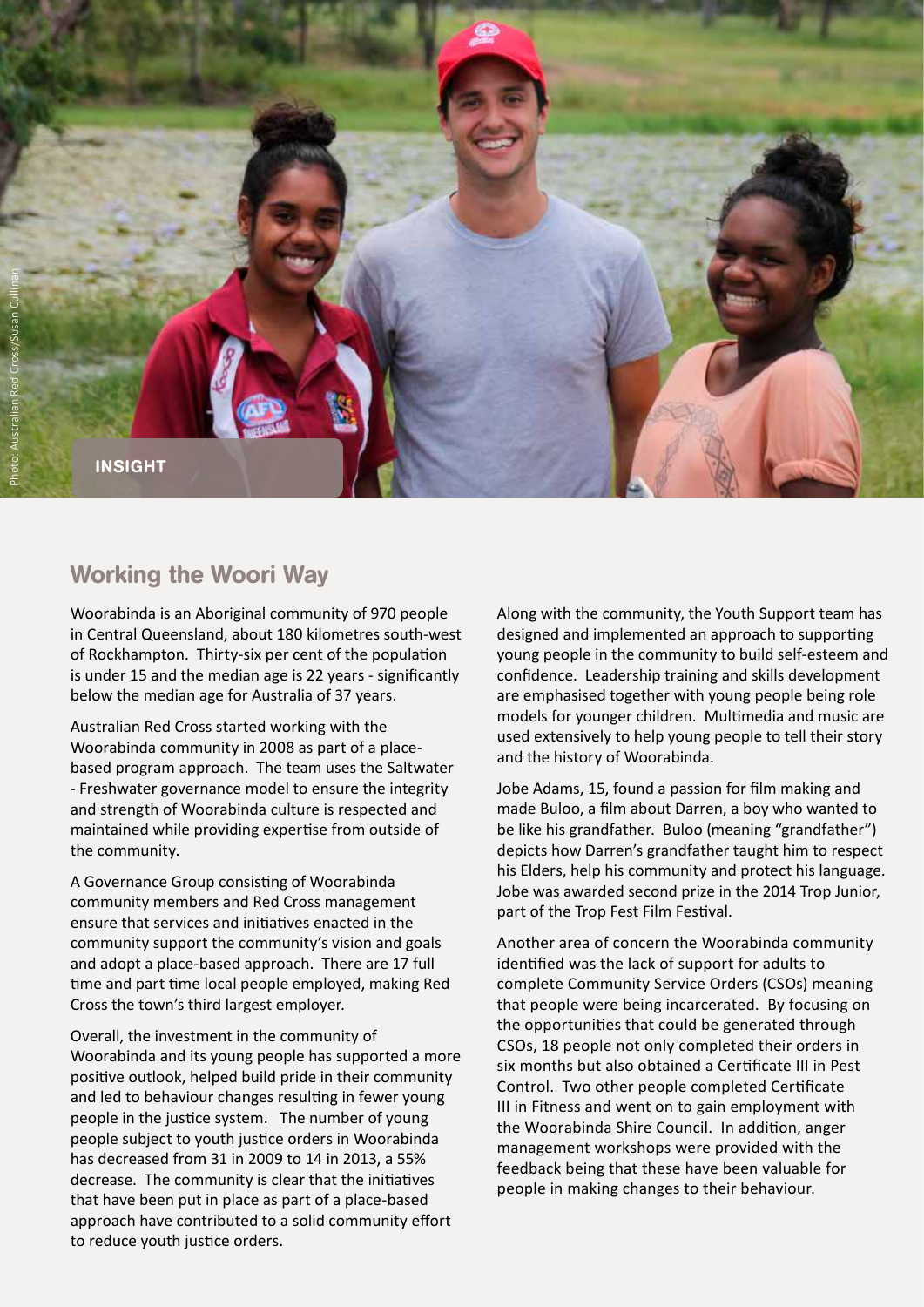# Rethinking Justice and Policy Reforms

#### 1. What is justice reinvestment?

Australian Red Cross supports the broader sector views regarding justice reinvestment as offering a strong approach for rethinking and transforming Australia's justice systems.

While there is international debate and discussion regarding the term justice reinvestment, Australian Red Cross understands justice reinvestment as a mechanism that redirects money away from incarcerating people in prisons and towards community based initiatives aimed at addressing the underlying causes of crime. Justice reinvestment is underpinned by the following starting points:

- the evidence shows that imprisoning people fails to achieve intended outcomes in terms of rehabilitation, deterrence, or improvements in community safety
- a large proportion of offenders come from a relatively small number of disadvantaged communities. Therefore, locally driven approaches will be essential to justice reinvestment
- • alongside community-led implementation of solutions the use of data, mapping and economic modelling to drive evidence based initiatives will lead to more effective outcomes.

#### 2. How does justice reinvestment work?

Justice reinvestment involves local stakeholders collaborating across their community to identify the drivers of criminal justice costs. They then develop and implement new ways of reinvesting scarce resources– both in the community and within the justice system. This is done in a way that yields a more cost beneficial impact on public safety.<sup>42</sup>

The essential steps in the justice reinvestment approach are:

- justice mapping analysis of the prison population and public spending in the communities which have high rates of crime and imprisonment of their citizens
- • options for change provision of options to policymakers for the generation of savings and increases in public safety
- actions implementation of options, quantification of savings and reinvestment in targeted high-risk communities
- • evaluation measurement of impacts, evaluation and assurance of effective implementation. 43

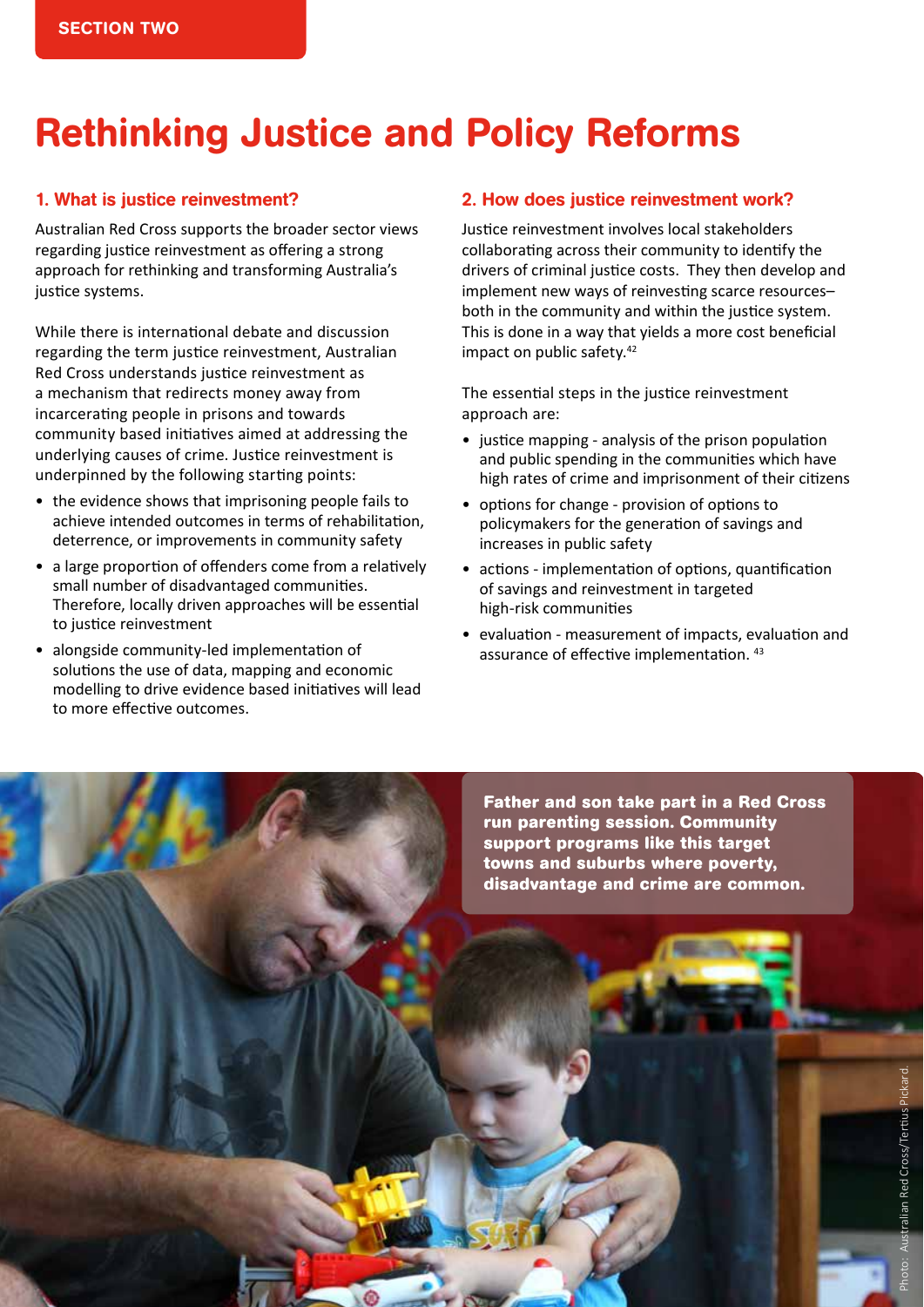In the US, where incarceration rates are comparatively high, justice reinvestment has particularly directed funds to key points in the criminal justice system: arrest, pre-trial, supporting non-custodial sentences, better support on release and community supervision.<sup>44</sup>

Justice Reinvestment has been strongly taken up in the United States since the first Justice Reinvestment legislation was passed in Connecticut in 2004. A formal Justice Reinvestment Initiative (JRI) sponsored by the U.S. Department of Justice Bureau of Justice Assistance was launched in 2010.

At least seventeen American states are now participating in formal partnerships with the Bureau to implement justice reinvestment strategies.

The Justice Reinvestment Initiative was the formal implementation strategy by the Council of State Governments (CSG) and its now principal funders, Pew Charitable Trusts (Pew) and Bureau of Justice Assistance (BJA). The original intent was to reduce corrections populations and budgets to generate savings to be reinvested in communities with high incarceration rates to make them safer, stronger, more prosperous and equitable.

However, there has been some commentary that the formalised JRI has moved away from these goals, seeking to reduce the rate of prison growth rather than also focusing on reinvesting the savings in communities.45

Any justice reinvestment projects developed within Australia should learn from overseas experience and have a strong focus on using savings in prison expenditure for reinvestment into communities.

#### Implementation at the local level

At the local level justice reinvestment works best when community representatives work side-by-side with criminal justice and policy experts.

The kinds of activities that would happen in a local community to prevent crime and address its causes are likely to include<sup>46</sup>:

- a focus on preschool for young children building on the strong evidence that quality early childhood education significantly improves children's life chances, including lower rates of offending behaviour
- education programs that help keep at-risk young people engaged in school or further training along with intensive therapy programs, mentoring and the creation of recreational and employment opportunities for young people
- enhanced support for evidence-based community based mental health, drug and alcohol treatment and other social support programs
- crisis stabilisation beds to hold people experiencing substance induced or mental health episodes
- cognitive behavioural therapies such as anger management and counselling along with better support for women in abusive relationships
- family support services such as parenting programs, enhanced maternal and child health care and other early intervention programs
- targeted supervision of offenders on parole backed by sophisticated screening to ensure the focus is on those who present the most risk
- intermediate sanction facilities and graduated penalties for technical breaches of parole along with local problem solving courts particularly where the offending behaviour is related to substance abuse or mental health issues
- effective assistance to ensure stable accommodation, manage finances, find and keep employment and to reunite with family to ensure successful reintegration into the community following release from prison.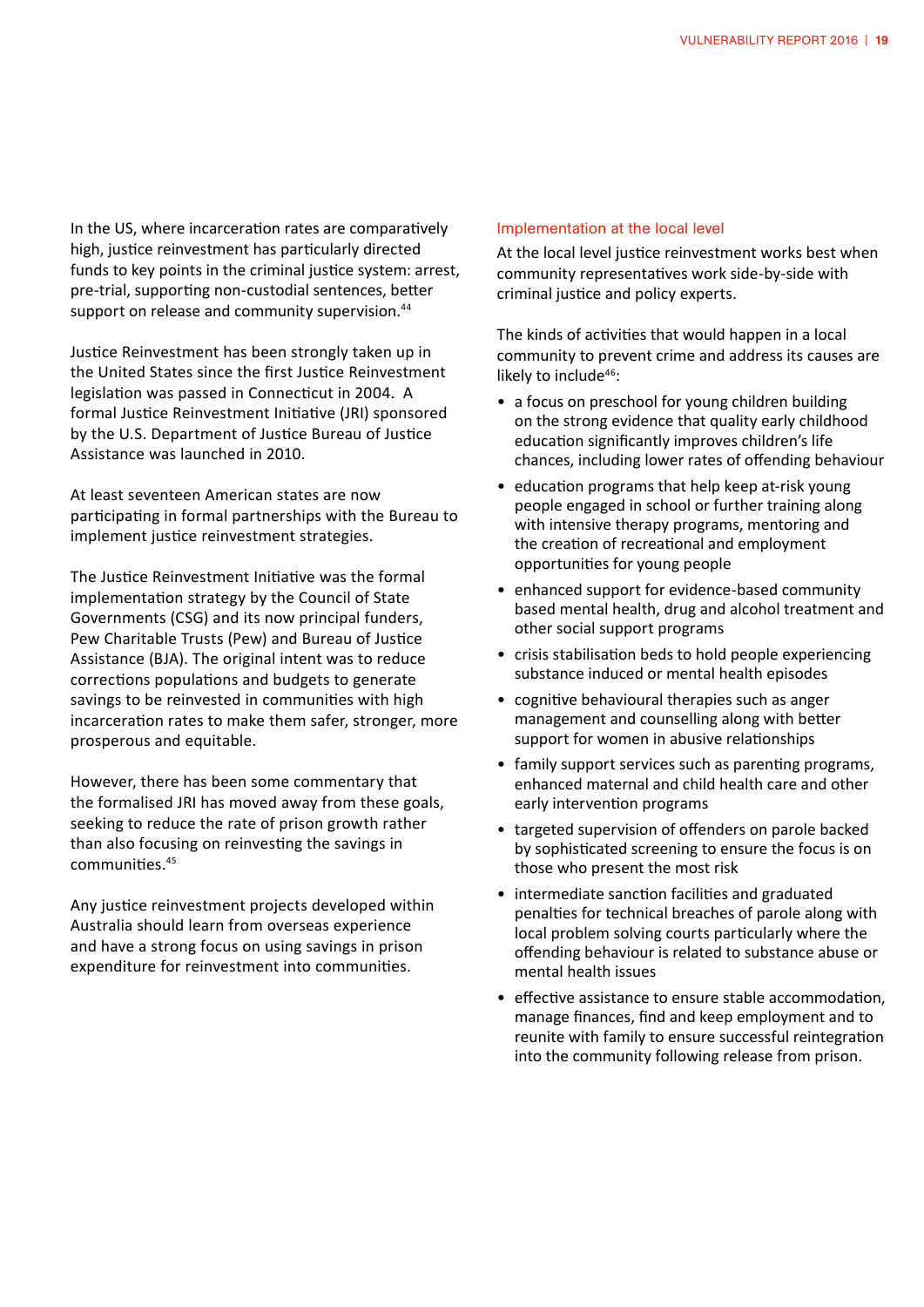#### 3. Current justice reinvestment trials occurring or being investigated in Australia

The following are a sample of some of the locations where justice reinvestment is being explored. The learnings from these sites could be captured and shared across the country to inform future work. While each location is unique and the solutions will differ, the concept of justice reinvestment as community-led and owned should be common in all locations.

Bourke, New South Wales: The Bourke Aboriginal Community Working Party (BACWP) has been working with Just Reinvest NSW since 2012 to establish this trial. The BACWP is the peak representative organisation for the local Aboriginal community with members from 18 different organisations.

They are using a justice reinvestment approach to break the intergenerational cycle of offending and incarceration through a locally developed agenda for change called Maranguka (meaning 'to give to the people', 'caring' and 'offering help' in the language of the Ngemba Nation).

The first priority of Maranguka is to reduce Aboriginal contact with the criminal justice system. The NSW Government is supporting the trial through in-kind resourcing. There are also pro-bono services provided by philanthropic and corporate sources. The first phase has focused on relationship building, with specific initiatives being implemented over time.

Cowra, New South Wales: A research project titled 'Reducing incarceration using Justice Reinvestment: an exploratory case study' is being led by Dr Jill Guthrie from the National Centre for Indigenous Studies (NCIS) at The Australian National University (ANU). The case study site is Cowra, NSW. The research is being guided by a Research Reference Group that includes the Cowra Shire Council, Cowra Aboriginal Land Council Chair, and the President of the NSW Children's Court, Judge Peter Johnstone.

The research tests the theory and methodology of Justice Reinvestment in the case study site. This project is an exploratory study involving a conversation with Cowra people to identify what enables young people to lead meaningful lives in Cowra. It's a hypothetical study, not an intervention study - so for young people who may have become involved with the criminal justice system, the research also explores the conditions, the understandings and the agreements that would need to be in place so that those young people who are incarcerated could confidently return to the town and lead meaningful lives.

The research could potentially result in findings and recommendations for addressing the levels of young people (both Indigenous or non-Indigenous) coming into contact with the criminal justice system. Also, the research contributes to broader understandings of Justice Reinvestment locally and nationally.

For more information on the research project please see: http://ncis.anu.edu.au/cowra

Ceduna, South Australia: Australian Red Cross is facilitating engagement with Aboriginal communities in and around Ceduna on justice issues for Aboriginal people living in the area.

The next phase involves developing a communityowned justice action plan to address the causes of crime in Ceduna. The initiative is linked to the South Australian Justice Reinvestment Working Party which is working with the SA Government on justice reinvestment. The engagement commenced in February 2015 and is funded by the Ian Potter Foundation and Collier Charitable Fund.

Katherine, Northern Territory: Since April 2015, the North Australian Aboriginal Justice Agency and the Northern Territory Council of Social Service have been consulting with a broad range of community members and other stakeholders to inform the introduction of a justice reinvestment framework in Katherine.

This process is being supported by funding from the Northern Territory Law Society. A Steering Committee is comprised of the Katherine Aboriginal and Torres Strait Islander community, Katherine community organisations working with young people, police and courts as well as from Territory-wide NGOs based in Darwin.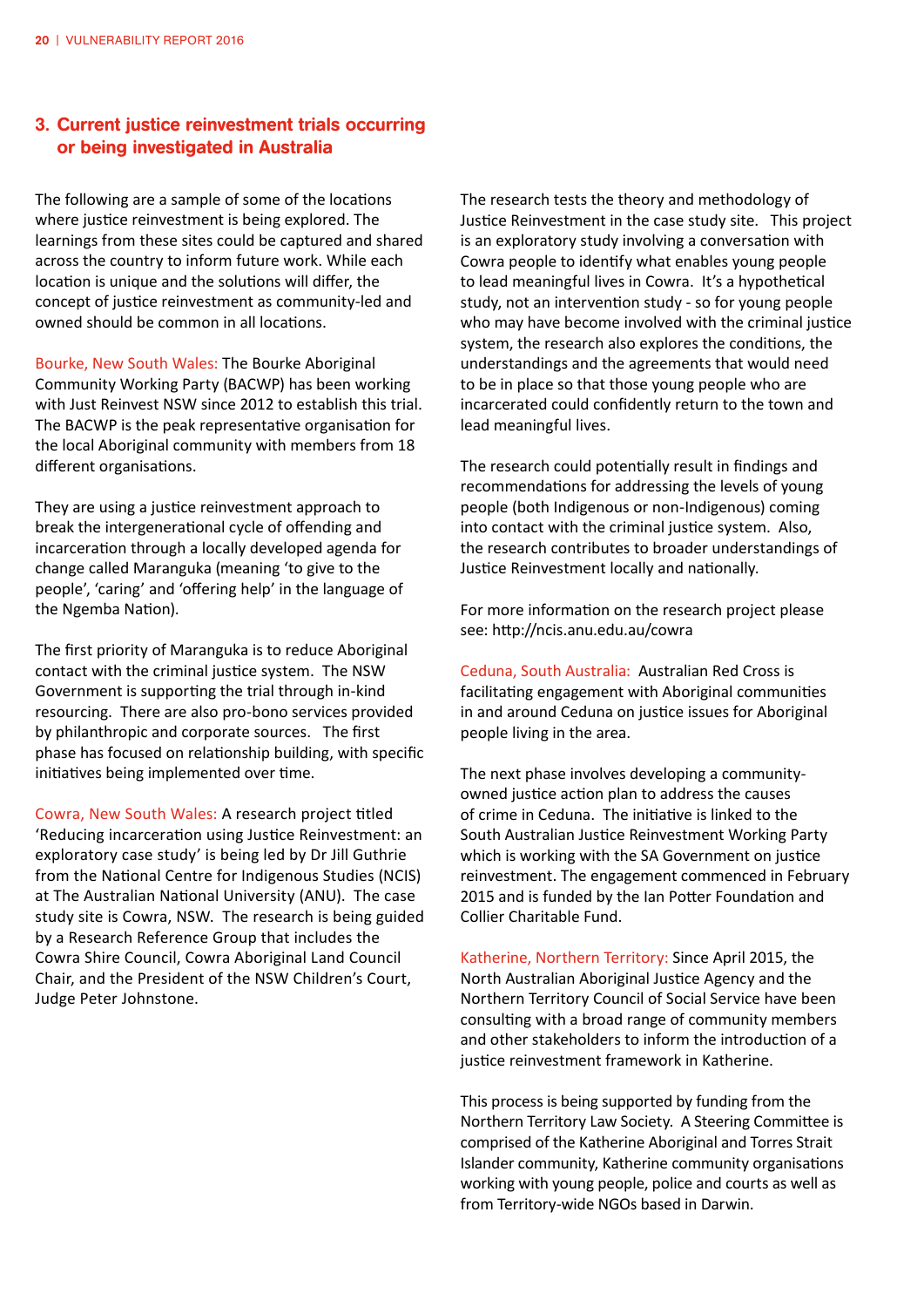#### 4. Recommendations for rethinking justice – safer communities, reduced crime, more productive government expenditure

This section of the report details recommendations for rethinking criminal justice policy across Australia. These recommendations include a justice reinvestment approach and other policy reforms to achieve safer communities, reduced crime and more effective spending by governments.

#### Australian governments change their approaches to justice and introduce justice re-investment

Justice policies should aim to reduce the number of people entering the criminal justice system and the likelihood of people re-offending after serving prison sentences. To achieve these outcomes, Australian Red Cross recommends and lends its support to the broader sector that justice reinvestment should be a central element of justice policy.

The introduction of justice reinvestment will require resources to be freed up to reinvest in initiatives that deal with the underlying causes of crime including issues of substance use, mental health issues, domestic violence, lack of education and training. Investment will need to focus on strengthening disadvantaged communities to address the conditions that give rise to crime in these communities.

While justice reinvestment is already being explored in Australia, a better resourced and more coordinated approach is required across all jurisdictions that have primary responsibility for criminal justice systems. Australian Red Cross recommends that the Law, Crime and Community Safety Council (LCCSC) within the Council of Australian Governments (COAG) should take responsibility for government coordination and support for justice reinvestment. Justice reinvestment appears to sit neatly within existing responsibilities of the Council which include '… developing a national and Trans-Tasman focus on fighting crime and promoting best practice in law, criminal justice and community safety, including in policy, operations and service provision'.<sup>47</sup>

The LCCSC should give priority to further supporting justice reinvestment in Australia. We suggest the following activities be adopted by Australian governments and supported through the LCCSC:

- establish systems to provide a more robust understanding of the financial costs of crime, justice and imprisonment and make this information available to inform planning for justice reinvestment
- support and resource geographic analysis and mapping of data to inform the development and appropriate targeting of justice reinvestment. This work would include data collection and access to aggregated data on the postcodes people live in immediately prior to incarceration and the postcodes they live in immediately following release from prison
- • establish a national research framework and strategic agenda to increase the knowledge base for implementing justice reinvestment, including longitudinal evaluation of the justice reinvestment trials recommended in this report
- establish and maintain a national clearinghouse of information regarding justice reinvestment
- undertake public education campaigns to support balanced information and perceptions of crime and justice issues within the community.

There will also need to be an increased capacity for rigorous data analysis and sharing of information across jurisdictions to support investment decisions and to help build the evidence base of what works. A number of existing agencies could support this work including the Australian Institute of Criminology, the Australian Bureau of Statistics, the Australian Institute of Health and Welfare, the Productivity Commission (through the Government Services Report) and state and territory agencies that currently collect data and undertake research.

Australian Red Cross understands there will be challenges in moving to a justice reinvestment approach including:

- the politicised nature and public perceptions of crime, imprisonment and community safety
- the complexity of developing effective long term solutions to deep and persistent disadvantage
- the challenges of coordination between and within relevant government departments, as well as the differing circumstances in each state and territory.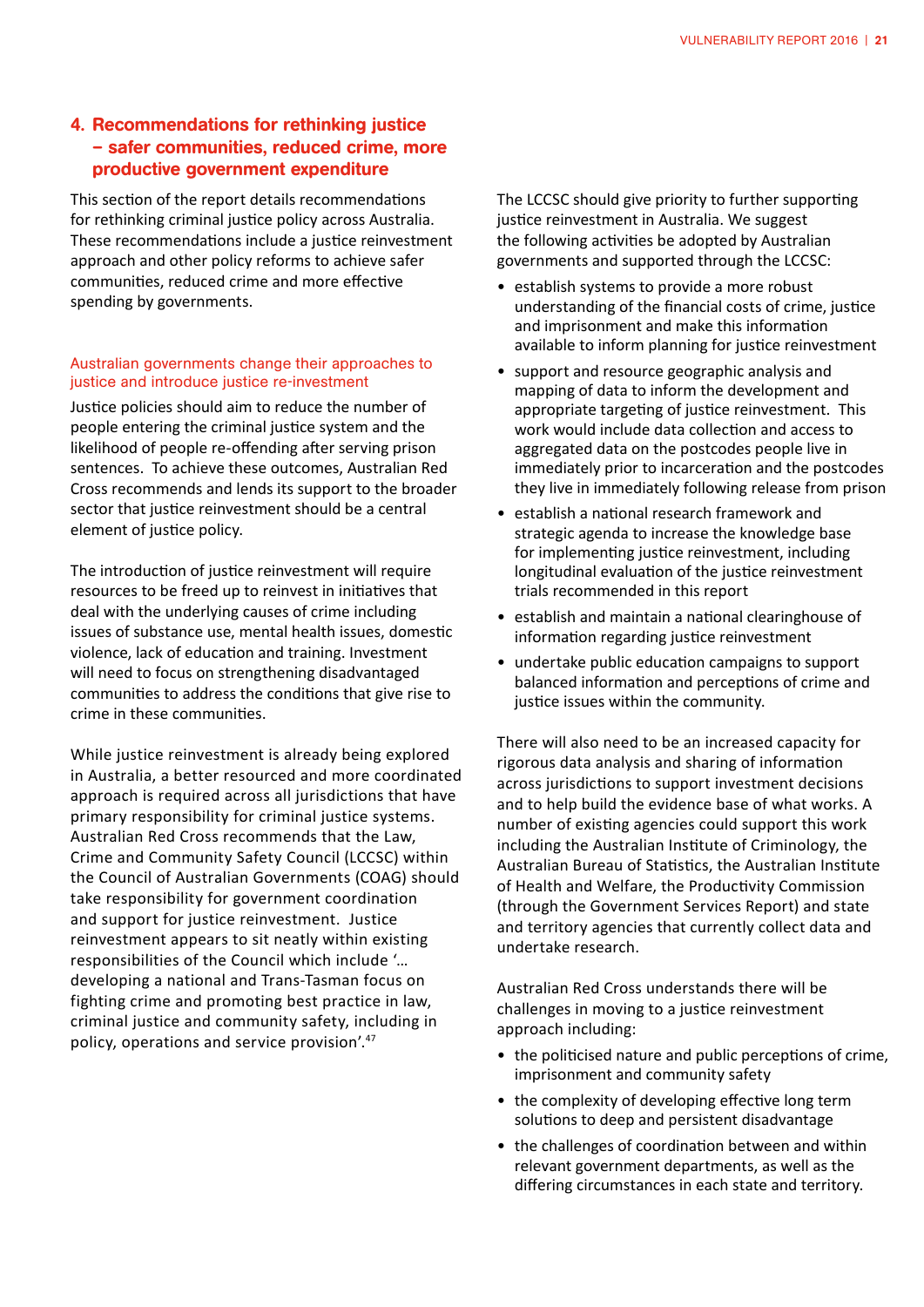The Australian Justice Reinvestment Project<sup>48</sup> has considered the lessons arising from the US experience of justice reinvestment, as well as the broader literature and identified the following key preconditions for successfully implementing justice reinvestment reform. These include:

- • bipartisanship
- strong leadership
- early identification of the right people to engage as stakeholders
- substantial buy in from all sectors
- • ongoing commitment to implementation at the reinvestment phase
- $\bullet$  effective community engagement.<sup>49</sup>

In establishing justice reinvestment in Australia, governments and other stakeholders should ensure that these success factors are included in their approaches.

#### Recommendations

- 1. That all governments in Australia rethink and change their approaches to justice to achieve lower crime rates, lower incarceration rates, reduced prison costs and stronger, safer communities.
- 2. That all governments in Australia introduce a justice reinvestment approach and jointly support its implementation through the Law, Crime and Community Safety of the Council of Australian Governments.

#### Justice reinvestment trials are supported by Australian governments and expanded to every state and territory

Australian Red Cross recommends that Australian governments establish, fund and evaluate trials of justice reinvestment in a coordinated and deliberate way, beyond the few trials currently underway.

The selection of specific communities to trial justice reinvestment should be informed by analysis of relevant data and based on engagement with local communities about their justice issues. $50$  The selected trial sites must have strong community governance structures in place, either by drawing on existing structures where they exist or establishing new ones.<sup>51</sup>

In addition to the four local trial sites outlined earlier in the report, a number of state governments are supporting initiatives that reflect a justice reinvestment approach. These include:

- the ACT Government funded a justice reinvestment initiative in the 2014/15 budget. The ACT Justice and Community Safety Directorate is working closely with a range of government and non-government stakeholders to identify the drivers of crime and criminal justice costs and develop and implement new ways of reinvesting funds
- the South Australian Government has committed to implementing justice reinvestment trials in two locations. Port Adelaide has been selected as a potential trial site and the Attorney-General's Department is consulting with community members, service providers, government, non-government organisations and others about a possible justice reinvestment trial for Port Adelaide
- the NSW Government is supporting the Bourke justice reinvestment trial through data provision and analysis, Ministerial input and the secondment of personnel to the trial.

Australian Red Cross looks forward to the learnings that will arise from these initiatives. We note that most initiatives are in their early stages and are relatively fragile with limited resourcing. They are each responding to their unique situations and there is no coordinated national approach to drive data analysis, sharing of lessons and consistent evaluations to build an evidence base of what works.

Australian Red Cross calls on Australian governments to commit to the existing and emerging trials of justice reinvestment. Further, those jurisdictions that do not have existing justice reinvestment trials should invest in initiatives in their state or territory.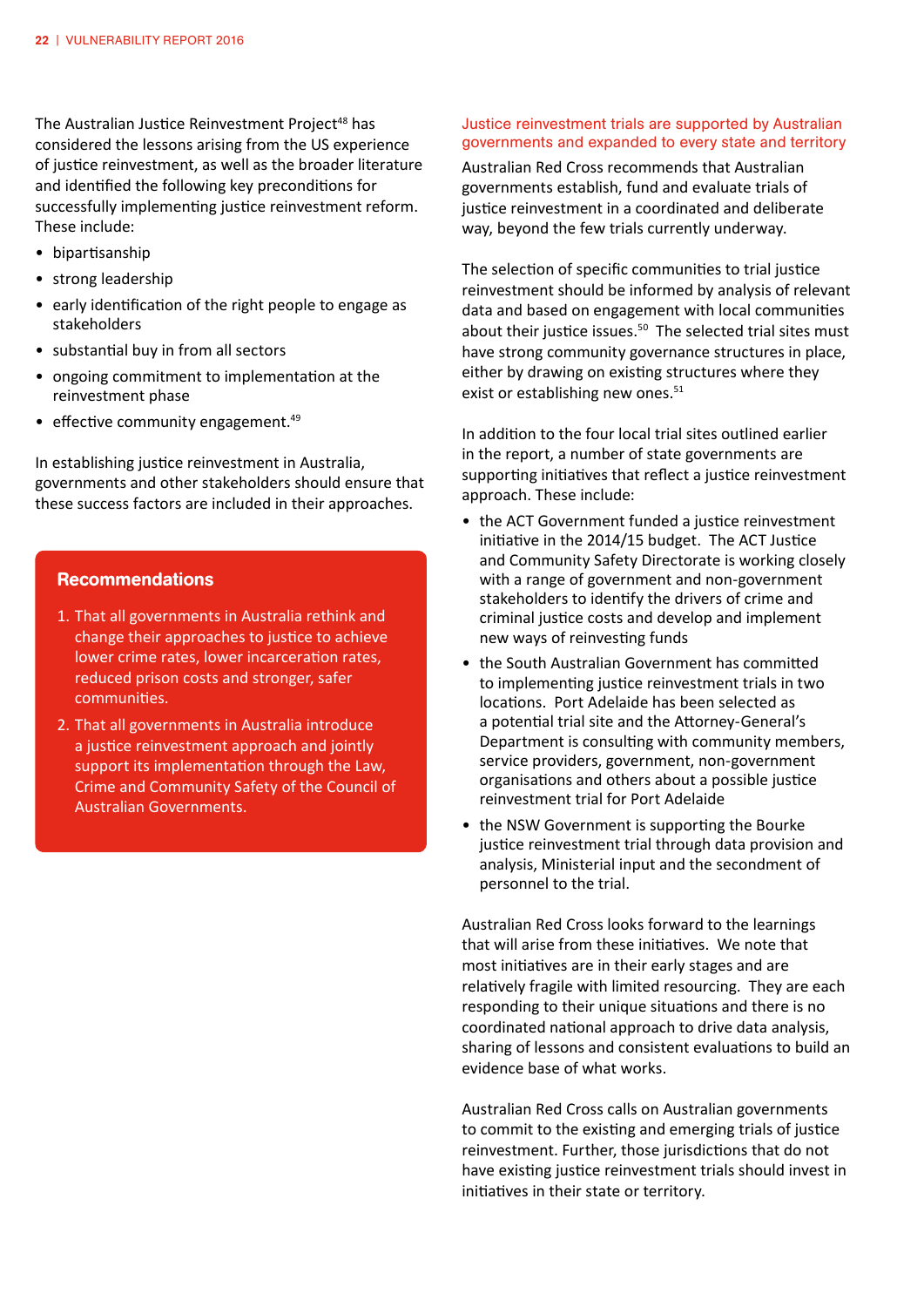Australian governments could support justice reinvestment trials through providing:

- analysis and interpretation of administrative data held in government departments and agencies
- funding for robust evaluations of the trial sites and sharing of lessons learned
- • support for the implementation of communitydeveloped justice action plans that redirect existing government funding to initiatives and programs that address the underlying causes of crime in their communities.

In advocating for trials, Australian Red Cross emphasises that justice reinvestment must be locally driven and reflect what is often referred to as a placebased approach. A place-based justice reinvestment approach would:

- identify the reasons why crime occurs in the specific community
- use community governance structures to mobilise the community to identify real and effective solutions to the causes of crime
- use local community groups to implement the solutions
- give the community greater control over spending on new initiatives
- measure the effectiveness of new programs
- make further investments based on refining of what works to better address the causes of crime in the specific community.

In addition, there should be a strong focus on Aboriginal and Torres Strait Islander communities in any justice reinvestment trials.

The trials should be implemented over at least a five year period to allow robust findings to be determined, including the use of pre and post studies of outcomes achieved. Within that period there will be opportunities to share early findings and lessons learned to refine the design and approaches of the trials. The evaluations should also include rigorous cost/benefit analyses to determine if the justice reinvestment approach is achieving more effective government expenditure.

Governments will need to provide initial funding to seed justice reinvestment trials. Savings from reductions in correctional and other criminal justice costs will not occur immediately and will depend on the scale of the trial sites. The ACT and South Australian Governments have committed funds in their forward budgets to seed trials in their jurisdictions and the NSW Government has provided in-kind support to the Bourke trial.

Australian Red Cross calls on other governments to provide initial funding for their local justice reinvestment trial sites.

#### Recommendations

3. That all governments in Australia establish, fund and evaluate justice reinvestment trials across Australia in specific geographic communities with high rates of crime to determine how justice reinvestment can be applied in Australian contexts.

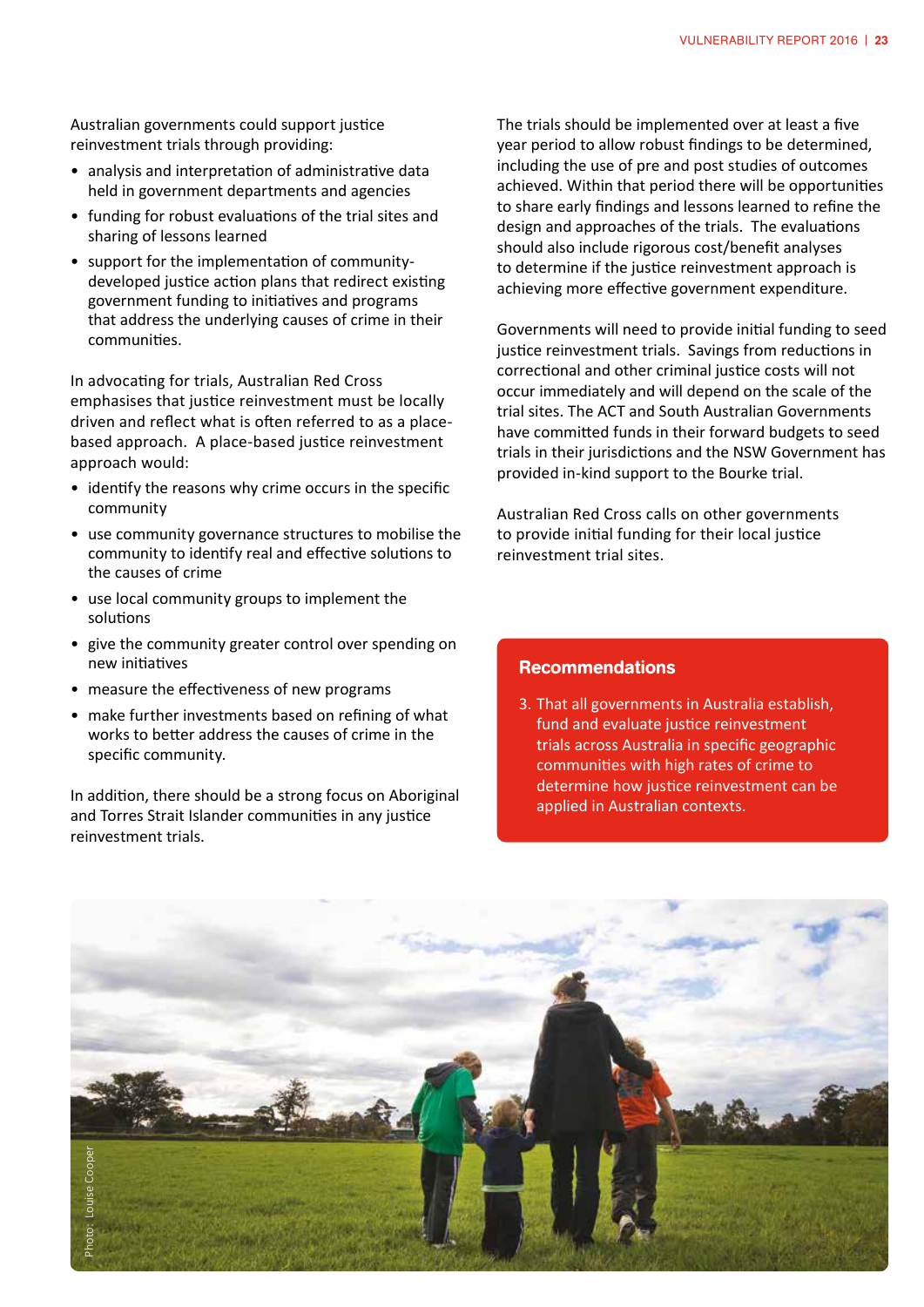

### "Stepping Out" from prison back into the community

The Red Cross Step Out program supports young people aged between 14 and 25 in Adelaide and surrounding areas, who are at the 'pointy end' of the offending spectrum. They have been involved with the youth justice systems more than once, or received more than one youth justice order; and/or are at risk of reoffending. They are often also dealing with a complex set of underlying issues such as mental health, delayed development, drug or alcohol abuse, and physical and emotional traumas.

Step Out links young people to a dedicated mentor to regularly support the young person after their release, providing opportunities and experiences to help the young person successfully transition back into the community. Key elements include role modelling of positive behaviours, establishing support networks for young people and advocating on their behalf to other agencies or organisations.

These young people are at the sharp end of the offending spectrum. Without the right support they are likely to follow a terrible trajectory. Most of them – 9 out of 10 would not be an exaggeration – without intensive support will be institutionalised…"

### Senior Sergeant, SA Police

An analysis of the Step Out program by Social Ventures Australia highlighted key features for successful mentoring of young people coming out of prison:

- **• Voluntary participation and participant guided support -** Young people choose to participate in the program, they are not mandated by the courts or other agencies to join and they can choose when to disengage. Young people feel empowered and in control, which builds deeper engagement with the program and contributes towards young people embracing change.
- **• Relatable mentors with a unique ability to connect with young people -** Young people emphasise the ability to relate to their mentors as a critical component in building a trusting and open relationship. Consultations with young people showed a strong bond that mentors established with their mentees.
- **• Establishing support networks for young people -** One of the most important factors in young people offending behaviours is lack of positive support networks in the community. An explicit aim of mentors is establishing connections between the young person, their families and significant others (where it is helpful to do so) or other supportive networks.
- **• Advocating to other agencies on behalf of the young people -** Step Out plays a vital role by helping young people identify and access crucial support they need from other organisations or agencies.

*The Step Out Program pilot commenced in South Australia in 2010 with the support of the Commonwealth Attorney General's Department, Matana Foundation for Young People and Red Cross. Since then, Step Out received continued support from Matana Foundation for Young People and is currently funded by South Australian Government and Red Cross.*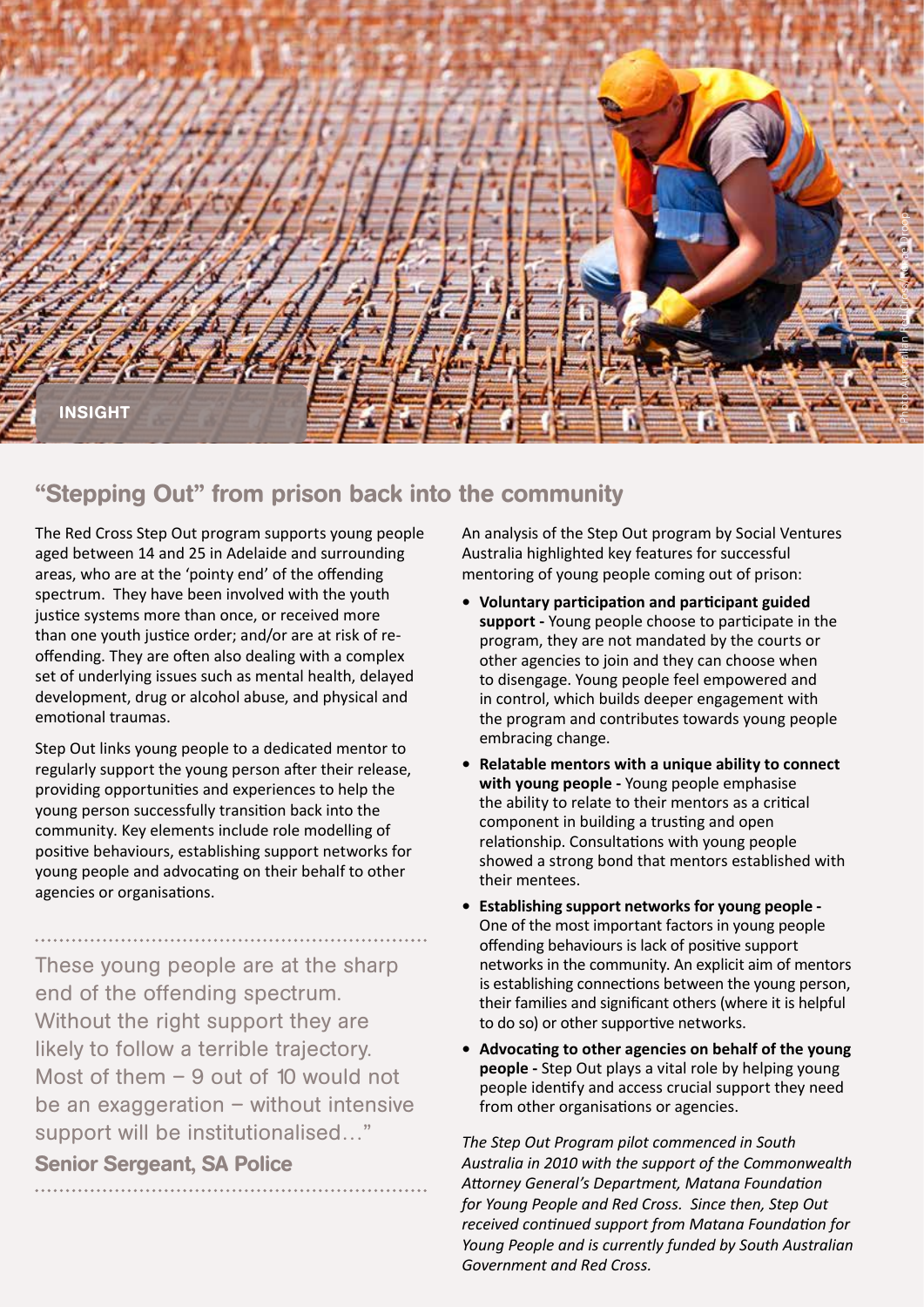#### 5. All state and territory governments should commit to broader justice reform policies

In addition to justice reinvestment, Australian Red Cross believes there is a need for Australian governments to enact broader reforms to the criminal justice systems. We note a number of Australian governments are already implementing important justice reforms and encourage all state and territory governments to learn from these initiatives and develop further evidence based reforms.

Recent reforms include:

- the SA Government's enhancement of community based sentencing options for adults and young people
- the Western Australia's Turning Point program allows offenders to undertake a tailored program to address the root cause of their offending
- the Victorian Government has funded an initiative to divert Aboriginal and Torres Strait Islander peoples away from the youth justice system.

#### **Red Cross recommends reforms are put in place that focus on key events in the justice system:**

#### *Before a crime is committed for the first or subsequent times*

• Reforms should focus on early intervention and prevention to avoid people from committing crimes and from repeat offending, particularly less serious crimes.

#### *When a person is being sentenced for a crime*

• Reforms should focus on non-custodial sentences for less serious crimes.

#### *When a person is being released from prison and being reintegrated into the community*

• Reforms should focus on early preparation for a positive integration back into the community.

Further detail and recommended strategies for each of these points are outlined below.

#### Reforms to prevent crime and recidivism

State and territory governments should consider the following options for crime prevention:

- Fund programs to prevent young people from entering or becoming entrenched in the criminal justice system by:
	- establishing and increasing youth offending teams to coordinate services and work with the young person, their family and community in dealing with the factors in a young person's life that impact on their wellbeing and influence offending increasing the use of community-led therapeutic and restorative justice approaches including healing circles and youth conferencing
	- greater use of out of court options. Evidence tells us that therapeutic and restorative processes, such as Restorative Justice program models, Koori and Murri courts, drugs courts and healing circles, are ways in which the criminal justice system can help to rebuild relationships and deliver positive outcomes for the entire community.52
- provide funding for services for identified people who have high rates of re-offending and multiple custodial sentences. Such services should work with people and their families over the long term using a multidisciplinary approach
- build upon the range of existing restorative justice approaches and programs which involve, to the extent possible, those who have a stake in a specific offence and to collectively identify and address harms, needs and obligations, in order to heal and put things as right as possible
- create pathways away from crime by funding early intervention, prevention and diversion programs for non-serious offenders before they get to court. Where appropriate, less serious offenders should be diverted to community treatment options for drug, alcohol and mental health issues. Support should also be provided to build life skills and to attain education, training and employment.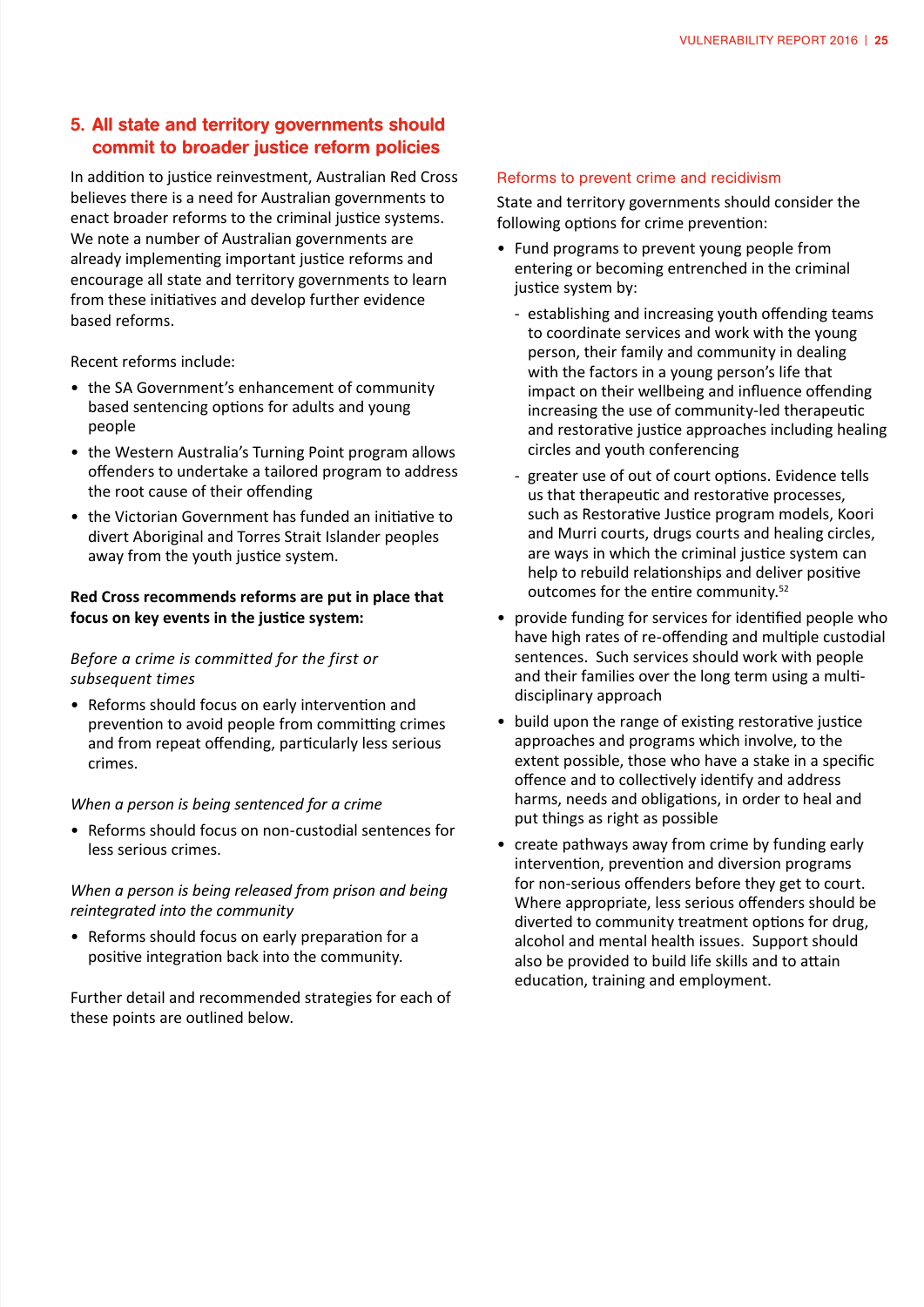#### Reforms to increase non-custodial sentencing

State and territory governments should consider the following options to promote sentencing reform:

- ensure legislation and regulations provide for risk assessments to be undertaken as part of court determinations on sentencing, with courts required to make non-custodial orders where there is no substantive risk to the public
- • oversee legislative change so that:
	- courts are not permitted to remand people in custody where they are unlikely to receive a sentence for their offence/s
	- non-custodial sentencing options are used more frequently to replace prison sentences of less than 12 months
	- there is greater use of suspended custodial sentences as an incentive for people not to re-offend.

The recently released Change the Record Coalition Blueprint for Change to address Aboriginal and Torres Strait Islander imprisonment and violence rates supports legislative reform to sentencing. A wider range of sentencing alternatives encompassing non-custodial options would enable judges to ensure that sentences are tailored, fair and appropriate. This would give judges the ability to ensure the sentence fits the crime.

State and territory departments of Corrections and Juvenile Justice should also ensure that there are opportunities for rehabilitation, treatment and support for identified issues included in the conditions of community-based orders. To support this approach, resources should be increased for supervision and support for people on community-based orders.

#### Reforms to improve parole and reintegration to the community

State and territory departments of Corrections and Juvenile Justice should consider the following options to focus on longer term positive outcomes for prisoners re-entering their communities:

- emphasise transition planning and throughcare support as people move from prison to the community. Such support allows people to be better prepared to reintegrate into the community
- fund community initiatives that support reintegration of prisoners into the community and address their complex social needs
- ensure that there is flexibility in the parole system to recognise former prisoners who are making efforts to avoid reoffending.

#### Recommendations

- 4. That state and territory governments adopt the justice reform proposals outlined in this report to:
	- prevent crime and recidivism
	- increase non-custodial sentencing
	- improve parole and reintegration to the community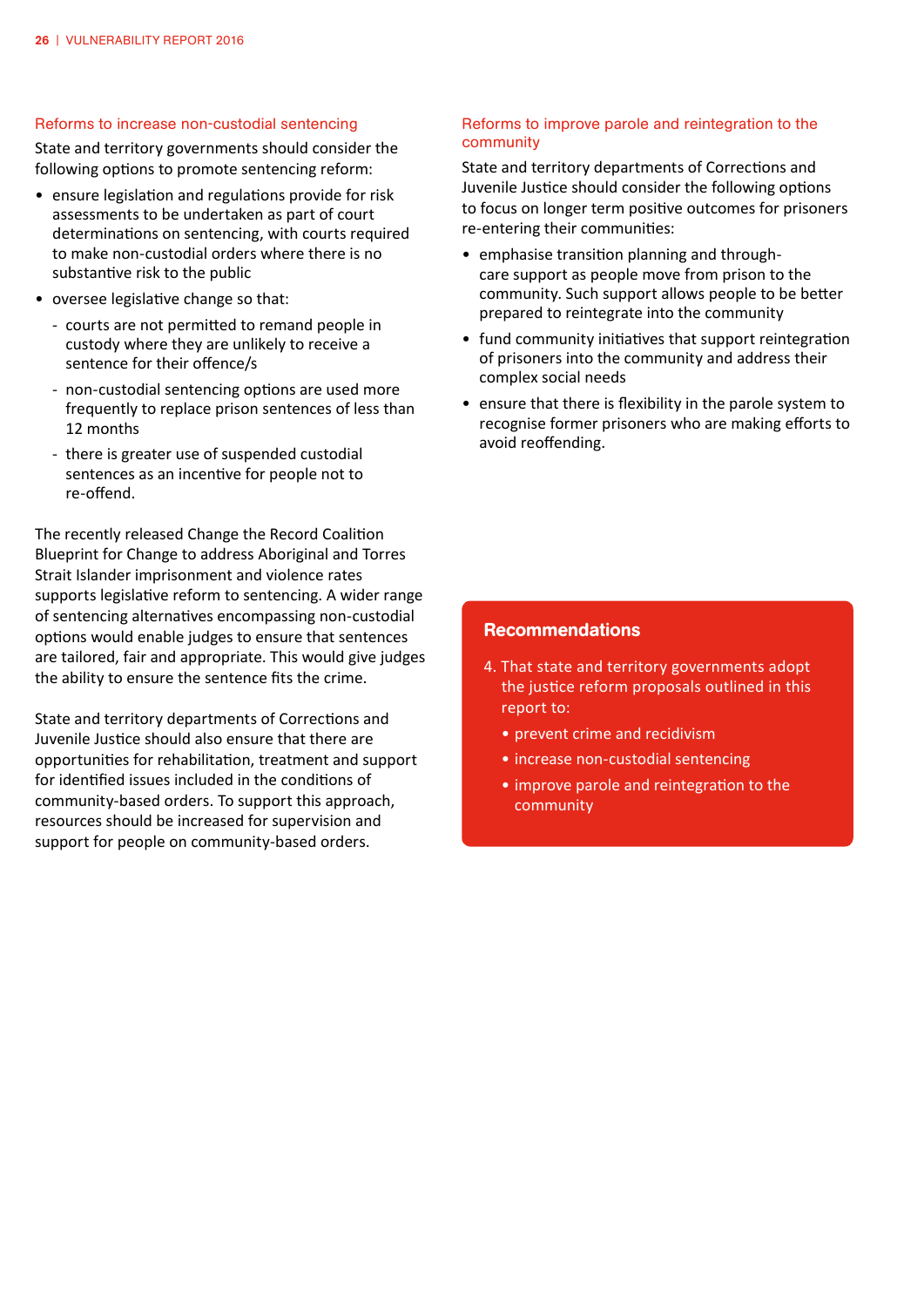#### 6. Targets for reducing the rate of adult imprisonment should be established by Australian governments

Australian Red Cross believes that if the reforms outlined in this report are implemented, then it will be possible to reverse the trend of increasing incarceration rates and for them reduce over time.

In considering the setting of targets, Australian Red Cross has considered various scenarios that we consider achievable and modelled the potential savings to be achieved under each of these scenarios as outline below.

| <b>Scenario</b>                                                                                                                                                  | <b>Total savings</b><br>over 5 years |
|------------------------------------------------------------------------------------------------------------------------------------------------------------------|--------------------------------------|
| The incarceration rate is held at<br>existing levels for the next five<br>years rather than continuing to<br>increase by the 10-year-trend of<br>1.69% per annum | \$1.1 billion                        |
| The incarceration rate<br>decreases by 1% per annum for<br>the next five years                                                                                   | \$1.7 billion                        |
| The incarceration rate<br>decreases by 2% per annum for<br>the next five years                                                                                   | \$2.3 billion                        |

Under each of these scenarios, there are significant savings that could be realised from not building and operating new prisons and reducing the number of people going to existing prisons, compared with the status quo of incarceration rates continuing to increase year on year.

Even if the rate of incarceration was simply held at current levels for five years there would be savings of \$1.1 billion over that period. These savings rise to almost \$1.7 billion if the rate falls by 1% and to almost \$2.3 billion if the rate falls by 2%.

These savings could be used to reinvest in positive social programs referred to earlier in the report.

More detailed tables outlining these savings and the assumptions underpinning them are included at Appendix A.

In setting targets, the Australian Government should also establish a Closing the Gap justice target to address the over imprisonment of Aboriginal and Torres Strait Islander peoples.

Since 2009, there has been a series of calls for justice targets to be included in the Closing the Gap targets.<sup>53</sup> Dr Calma initially recommended the inclusion of targets when he was Social Justice Commissioner. Since then, other reports have recommended justice targets be included in the Closing the Gap targets. In his most recent Social Justice and Native Title report the current Commissioner, Mr Mick Gooda again recommended that justice targets be included alongside the existing targets.

The Amnesty International report outlines how keeping children and young people in communities gives them the best chance for a healthy, happy future. The report aims to develop a deep understanding of the "full story", including the reasons for over-representation of Indigenous young peoples in the justice system, as well as providing data on Australia's high rate of Indigenous youth detention across Australia.

Australian Red Cross strongly supports these calls and recommends that the Australian Government include justice targets in the Closing the Gap strategy.

#### Recommendations

- 5. That, as a first step, all governments in Australia commit to:
	- a 10% reduction in adult imprisonment rates over the next five years
	- a Closing the Gap justice target to reduce the unacceptably high adult imprisonment rates of Aboriginal and Torres Strait Islander peoples by 50% over the next five years.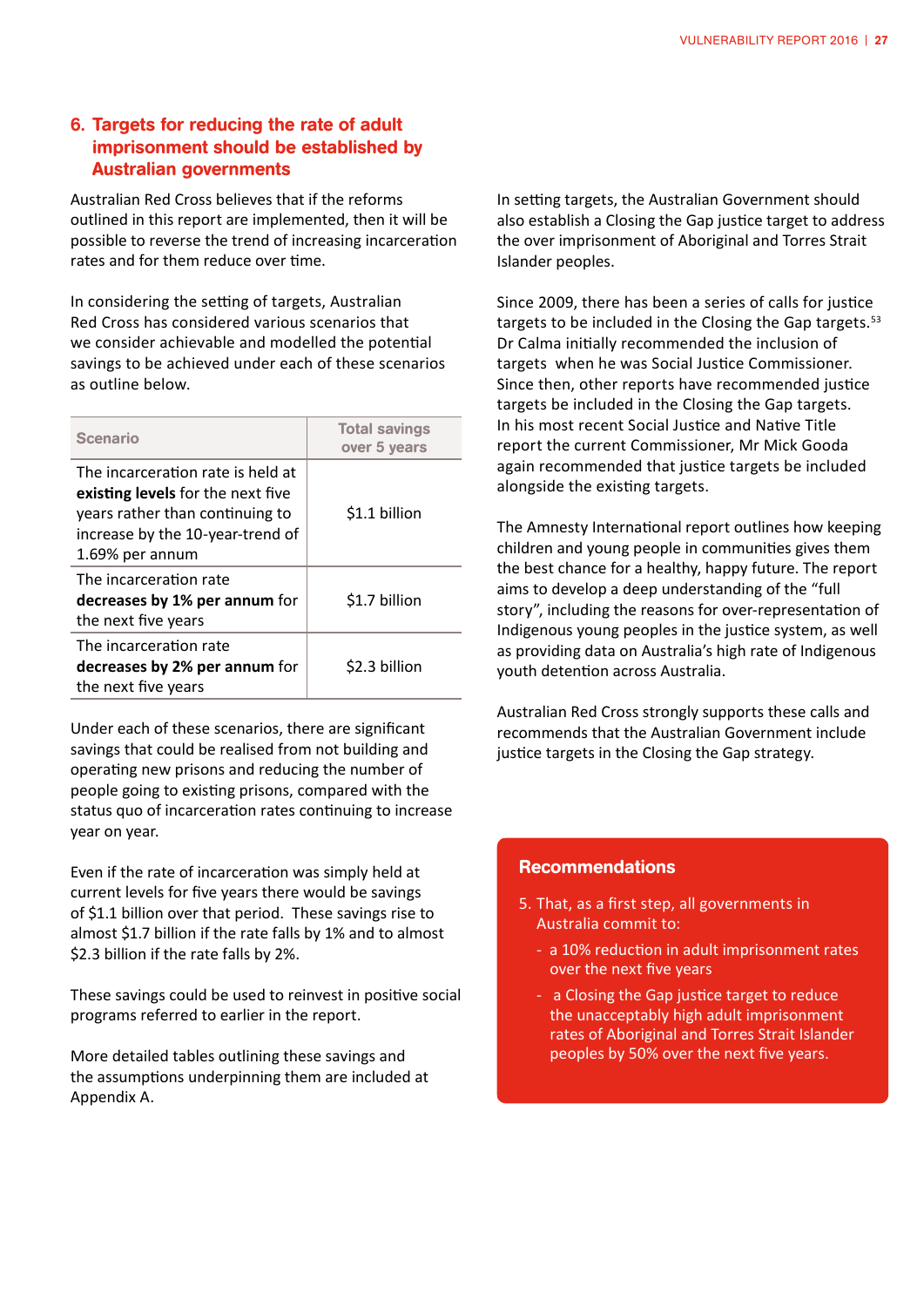## Financial modelling

The following tables outline the savings that would accrue if actions were taken to hold steady or reduce the rate at which people are incarcerated. The analysis is presented on a national basis. However, the impacts will vary in specific states and territories.

Three scenarios are presented over a five year period starting from June 2014 (latest available data). In scenario one it is assumed that the actions hold steady the rate of incarceration from June 2014. This scenario represents a small improvement in the forecast incarceration rate which, based on the average increase over the last decade, could be expected to continue to grow at 1.69% per annum. In scenario two, the actions are assumed to result in a 1% per annum decrease in the incarceration rate each year from 2014. In scenario three it is assumed the actions result in a 2% per annum decrease in the incarceration rate.

| Scenario 1: Five year projection with a 0% decrease in the Australian incarceration per annum |                       |              |               |                   |               |               |
|-----------------------------------------------------------------------------------------------|-----------------------|--------------|---------------|-------------------|---------------|---------------|
|                                                                                               | 2014<br>(Base Period) | Year1        | Year 2        | Year <sub>3</sub> | Year 4        | Year 5        |
| Rate of incarceration#                                                                        | 185.6                 | 185.6        | 185.6         | 185.6             | 185.6         | 185.6         |
| Rate of incarceration if<br>historical trend continues*                                       |                       | 188.732      | 191.917       | 195.156           | 198.450       | 201.799       |
| Total reduction in<br>incarceration rate <sup>+</sup>                                         |                       | 3.132        | 6.317         | 9.556             | 12.850        | 16.199        |
| Projected population^                                                                         |                       | 18,542,304   | 18,871,777    | 19,203,809        | 19,485,021    | 19,805,984    |
| Number of prisoners if<br>incarceration rate stays<br>at the 2014 level                       |                       | 34,415       | 35,026        | 35,642            | 36,164        | 36,760        |
| Number of prisoners if the<br>incarceration rate continues<br>to increase                     |                       | 34,995       | 36,218        | 37,477            | 38,668        | 39,968        |
| Reduction in the number<br>of prisoners!                                                      |                       | 580.80       | 1,192.21      | 1,835.18          | 2,503.81      | 3,208.39      |
| Costs saved**                                                                                 | \$106,580             | \$63,294,358 | \$132,848,524 | \$209,095,822     | \$291,696,021 | \$382,189,818 |

Scenario 2: Five year projection with a 1% decrease in the Australian incarceration per annum

|                                                                           | 2014<br>(Base Period) | Year1         | Year 2        | Year 3        | Year 4        | Year 5        |
|---------------------------------------------------------------------------|-----------------------|---------------|---------------|---------------|---------------|---------------|
| Rate of incarceration <sup>#</sup>                                        | 185.6                 | 183.744       | 181.90656     | 180.0874944   | 178.2866195   | 176.5037533   |
| Rate of incarceration if<br>historical trend continues*                   |                       | 188.732       | 191.917       | 195.156       | 198.450       | 201.799       |
| Total reduction in<br>incarceration rate <sup>+</sup>                     |                       | 4.988         | 10.011        | 15.069        | 20.163        | 25.295        |
| Projected population^                                                     |                       | 18,542,304    | 18,871,777    | 19,203,809    | 19,485,021    | 19,805,984    |
| Number of prisoners if<br>incarceration rate<br>decreases 1% pa           |                       | 34,070        | 34,329        | 34,584        | 34,739        | 34,958        |
| Number of prisoners if the<br>incarceration rate continues<br>to increase |                       | 34,995        | 36,218        | 37,477        | 38,668        | 39,968        |
| Reduction in the number<br>of prisoners!                                  |                       | 925           | 1,889         | 2,894         | 3,929         | 5,010         |
| Costs saved**                                                             | \$106,580             | \$100,798,626 | \$210,517,253 | \$329,711,035 | \$457,711,290 | \$596,800,313 |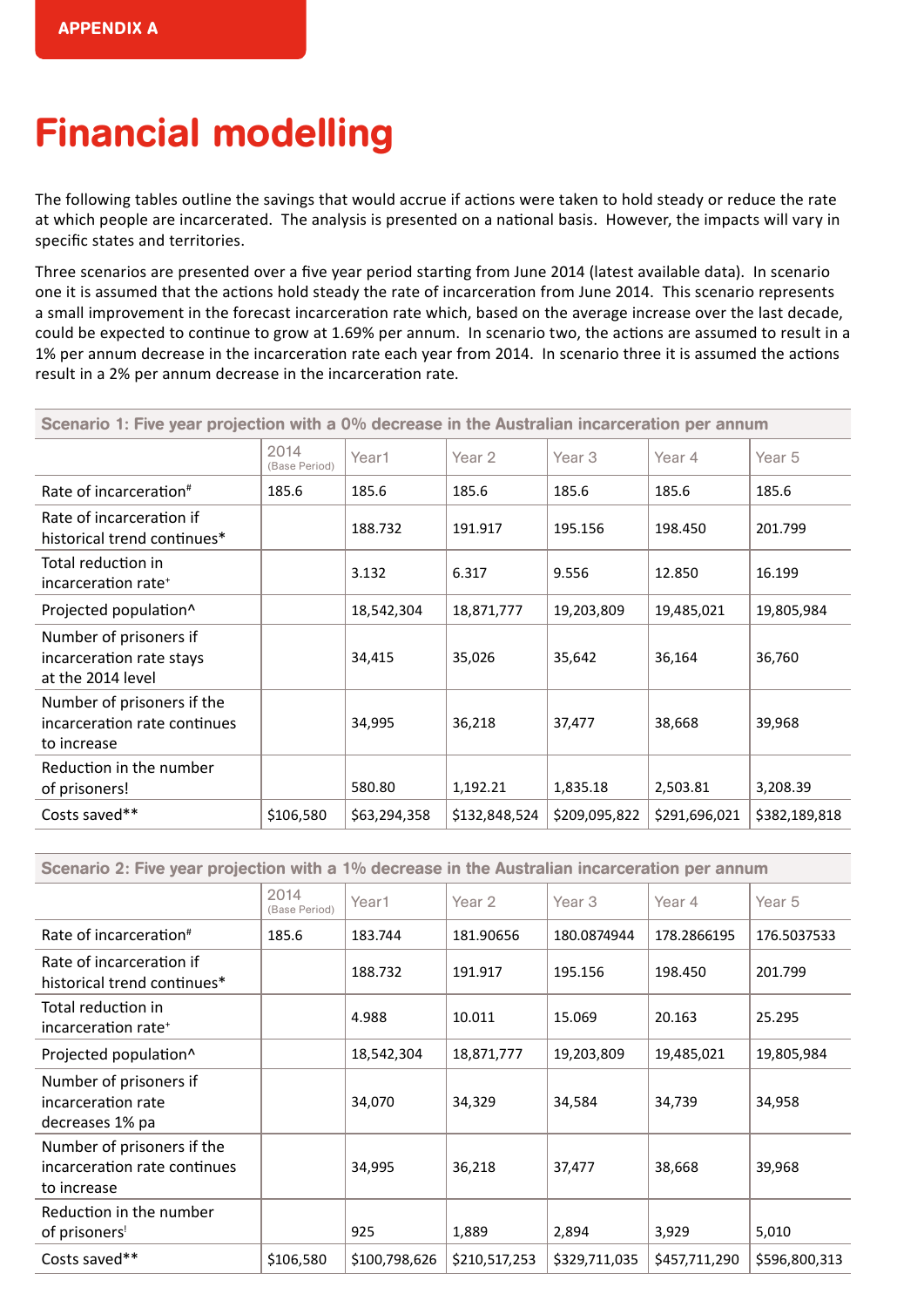| Scenario 3: Five year projection with a 2% decrease in the Australian incarceration per annum |                       |               |               |               |               |               |
|-----------------------------------------------------------------------------------------------|-----------------------|---------------|---------------|---------------|---------------|---------------|
|                                                                                               | 2014<br>(Base Period) | Year1         | Year 2        | Year 3        | Year 4        | Year 5        |
| Rate of incarceration <sup>#</sup>                                                            | 185.6                 | 181.888       | 178.25024     | 174.6852352   | 171.1915305   | 167.7676999   |
| Rate of incarceration if<br>historical trend continues*                                       |                       | 188.732       | 191.917       | 195.156       | 198.450       | 201.799       |
| Total reduction in<br>incarceration rate <sup>+</sup>                                         |                       | 6.844         | 13.667        | 20.471        | 27.258        | 34.031        |
| Projected population^                                                                         |                       | 18,542,304    | 18,871,777    | 19,203,809    | 19,485,021    | 19,805,984    |
| Number of prisoners if<br>incarceration rate<br>decreases 2% pa                               |                       | 33,726        | 33,639        | 33,546        | 33,357        | 33,228        |
| Number of prisoners if the<br>incarceration rate continues<br>to increase                     |                       | 34,995        | 36,218        | 37,477        | 38,668        | 39,968        |
| Reduction in the number<br>of prisoners!                                                      |                       | 1,269         | 2,579         | 3,931         | 5,311         | 6,740         |
| Costs saved**                                                                                 | \$106,580             | \$138,302,895 | \$287,405,390 | \$447,914,024 | \$618,771,294 | \$802,912,656 |

**Notes and assumptions:**

# A 2% reduction applied annually to the base rate of incarceration expressed per 100,000 of adult population

\* The incarceration rate increased from 158.8 per 100,000 of adult population at 30/6/04 to 185.6 per 100,00 of adult population at 30/6/14, an increase of 16.88% over the decade or an average increase of 1.69% per annum

<sup>+</sup> The difference between the incarceration rate in line one and the projected increase in the incarceration rate; expressed as the number of prisoners per 100,000 of adult population

^ Based on ABS 3222.0 - Population Projections, Australia, 2012 (base) to 2101. The adult population was derived by subtracting the 0-17 year old population for each year. The projections use Series B assumptions that the Total Fertility Rate (TFR) will decrease to 1.8 babies per woman by 2026 and then remain constant, life expectancy at birth will continue to increase each year until 2061, though at a declining rate (reaching 85.2 years for males and 88.3 years for females), Net overseas migration (NOM) will remain constant at 240,000 per year throughout the projection period, and medium interstate migration flows. Data accessed from http://www.abs.gov.au/websitedbs/ d3310114.nsf/home/Population%20Pyramid%20-%20Australia on 31/7/15

 $\frac{1}{2}$  Calculated by multiplying the reduction in the incarceration rate (expressed as a rate by 100,00 of adult population) by the projected Australian population over the age of 18 divided by 100,000

\*\* The reduced number of prisoners multiplied by the cost of incarcerating a prisoner for 12 months. The cost of incarceration is from the Australian Productivity Commission Report on Government Services 2015 and used the costing which is inclusive of net operating expenditure, depreciation, debt servicing fees and user cost of capital. For 2013/14 this cost was \$106,580 per year, a 2.25% per annum increase has been built into the calculations to provide for cost increases across time.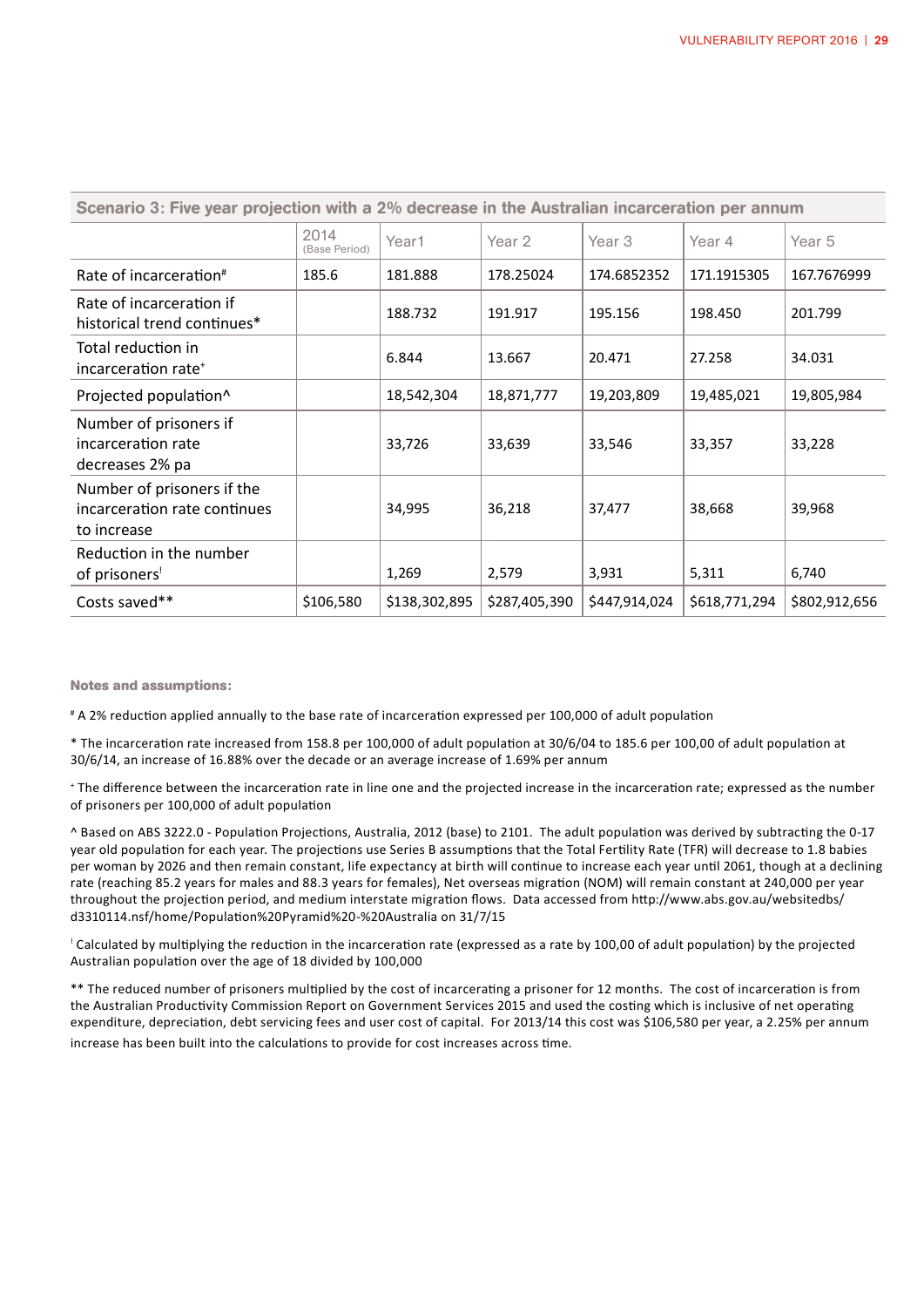## Change The Record Coalition Blueprint for Change<sup>54</sup>

- a) Establish a national, holistic and whole-of-government strategy to address imprisonment and violence rates. This strategy should contain a concrete implementation plan and build on the National Indigenous Law and Justice Framework 2009-2015. In addition, the strategy should be linked to related areas of COAG reform including the National Framework for Protecting Australia's Children 2009-2022 and the National Plan to Reduce Violence Against Women and their Children 2010-2022.
- b) Set the following justice targets, which are aimed at promoting community safety and reducing the rates at which Aboriginal and Torres Strait Islander people come into contact with the criminal justice system:
	- i. Close the gap in the rates of imprisonment between Aboriginal and Torres Strait Islander people

by 2040;

- ii. Cut the disproportionate rates of violence against Aboriginal and Torres Strait Islander people to at least close the gap by 2040; with priority strategies for women and children. In addition, these targets should be accompanied by a National Agreement which includes a reporting mechanism, as well as measurable sub-targets and a commitment to halve the gap in the above over-arching goals by no later than 2030.
- c) Jointly establish, or task, an independent central agency with Aboriginal and Torres Strait Islander oversight to co-ordinate a comprehensive, current and consistent national approach to data collection and policy development relating to Aboriginal and Torres Strait Islander imprisonment and violence rates.
- d) Ensure that laws, policies and strategies aimed at, and related to, reducing Aboriginal and Torres Strait Islander imprisonment and violence rates are underpinned by a human-rights approach, and have in place a clear process to ensure they are designed in consultation and partnership with Aboriginal and Torres Strait Islander communities, their organisations and representative bodies.
- e) Support capacity building, and provide ongoing resourcing of Aboriginal and Torres Strait Islander communities, their organisations and representative bodies to ensure that policy solutions are underpinned by the principle of self-determination, respect for Aboriginal and Torres Strait Islander people's culture and identity, and recognition of the history of dispossession and trauma experienced by many communities.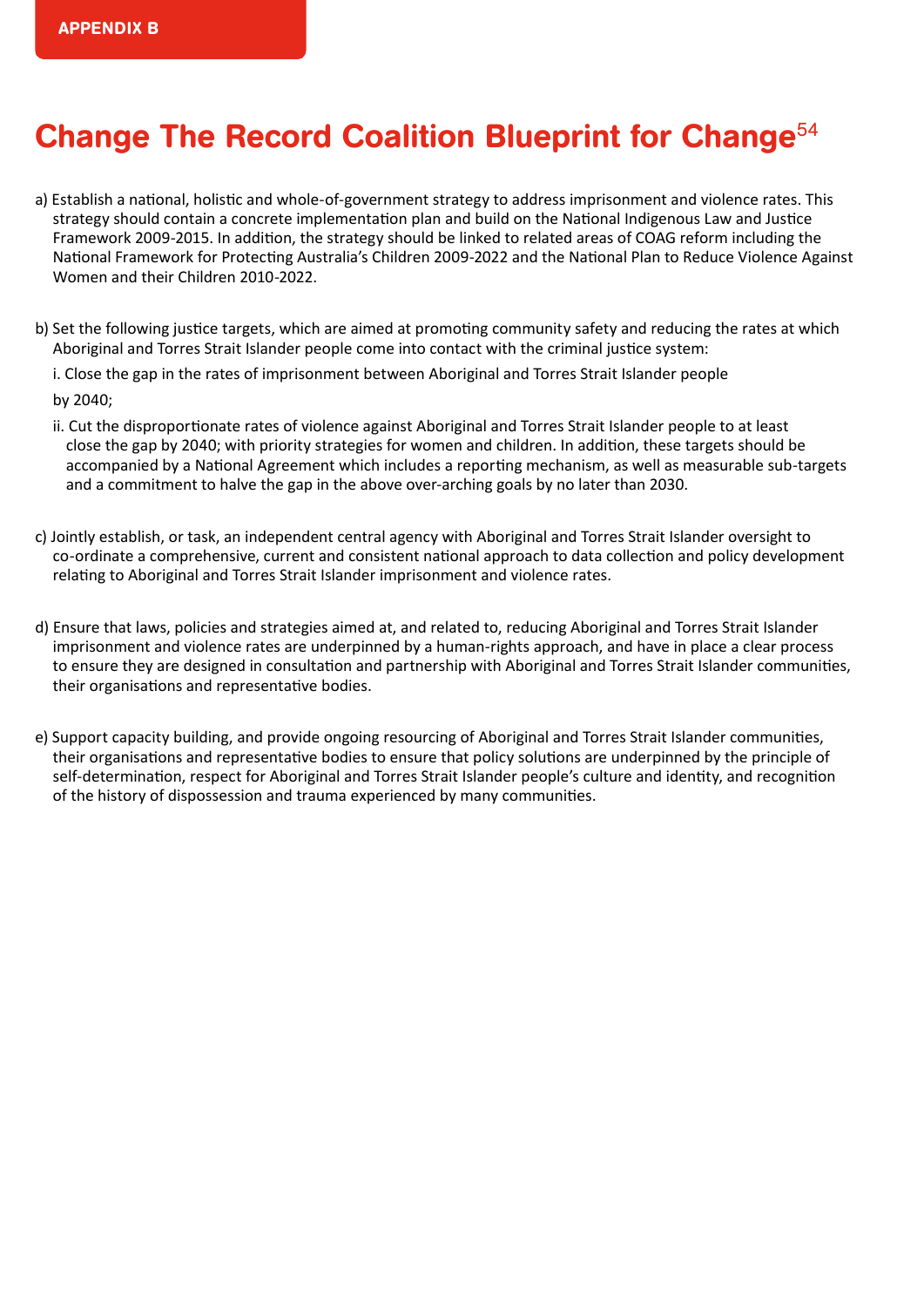### References

- <sup>1</sup> Judicial Commission of New South Wales, Sentencing in NSW, research monograph 39, 2015, 43 [5.1].
- <sup>2</sup> Sophie Farthing, "Overcrowded Prisons", Law Society Journal (NSW), July 2015, 24.
- <sup>3</sup> "Tough on Crime Stand Increases Recidivism", The Australian, 14 August 2015, 10; B. Rudman, "High Incarceration Rate is the Real Prison Scandal", NZ Herald, 29 July 2015, 8.
- 4 E.g. Crimes (Sentencing Procedures) Act 1999 (NSW), s5(1).
- The latest available crime data from the Australian Institute of Criminology is for the 2012 year and uses time series data for the period 1996-2012.
- <sup>6</sup> Australian Bureau of Statistics 4510.0 Recorded Crime Victims, Australia, 2014.
- 7 House of Commons Justice Committee Cutting crime: the case for justice reinvestment 2009.
- <sup>8</sup> Australian Bureau of Statistics Prisoners in Australia 2014 (no.4517.0).
- <sup>9</sup> Australian Bureau of Statistics Population by Age and Sex, Tasmania (3235.6.55.001).
- <sup>10</sup> Australian Bureau of Statistics Prisoners in Australia 2014 (no.4517.0).
- $11$  Rob White State of imprisonment: Tasmania escapes law and order infection The Conversation April 22 2015 -http://theconversation.com/state-of-imprisonmenttasmania-escapes-law-and-order-infection-38988.
- <sup>12</sup> Ibid this cost includes the user cost of capital, depreciation and debt servicing costs.
- <sup>13</sup> Report on Government Services 2015 Volume C: Justice, Table 8A.7.
- <sup>14</sup> For example see the ABC report on the use of shipping containers in the Victorian corrections system - http://www.abc.net.au/news/2014-04-09/more-shippingcontainer-cells-for-victorian-prisons/5376832 accessed 9/7/15.
- <sup>15</sup> For example see the SA Advertiser http://www.adelaidenow.com.au/news/southaustralia/prison-overcrowding-risks-public-safety-police-commissioner-gary-burnssays/story-fni6uo1m-1227411399151 and http://www.adelaidenow.com.au/news/ south-australia/crowding-crisis-worsens-as-criminals-flood-south-australian-prisons/ story-fni6uo1m-1227085702469 accessed 9/7/15.
- <sup>16</sup> See the Australian Bureau of Statistics Prisoners in Australia series of reports (no.4517).
- <sup>17</sup> Australian Bureau of Statistics Prisoners in Australia 2000 (no.4517.0).
- <sup>18</sup> Morgan P M & Henderson P F 1998. Remand decisions and offending on bail: evaluation of the Bail Process Project. Home Office Research Study 184. London: Home Office cited in Sarre. R et al op cit.
- <sup>19</sup> Ogloff J Good mental health care in prisons must begin and end in the community – The Conversation April 24 2015 at http://theconversation.com/good-mental-healthcare-in-prisons-must-begin-and-end-in-the-community-40011.
- <sup>20</sup> Australia Institute of Health and Welfare The health of Australia's prisoners 2012.
- <sup>21</sup> Department of Justice Acquired Brain Injury in the Victorian Prison System 2011.
- 22 ABS 4517.0 Prisoners in Australia, 2014.
- <sup>23</sup> Sawrikar P & Katz I 2008. Enhancing family and relationship service accessibility and delivery to culturally and linguistically diverse families in Australia. AFRC Issues no. 3. Melbourne: Australian Institute of Family Studies. http://www.aifs.gov.au/afrc/pubs/ issues/issues3/issues3.pdf
- <sup>24</sup> Nobars.org.au http://www.nobars.org.au/about-linguistic-prisoners.html#prisoners-CALD. culturally and linguistically diverse. No Bars is a partnership project between the Community Restorative Centre (CRC) and the Network of Alcohol and Other Drug Agencies (NADA) and is funded by NSW Health under the Illicit Drug Diversion Initiative.
- <sup>25</sup> Tony Vinson and Margot Rawsthorne, Jesuit Social Services. Dropping Off the Edge 2015: Persistent communal disadvantage in Australia.
- <sup>26</sup> T.Allard, A. Chrzanowski and A. Stewart Targeting crime prevention: Identifying communities that generate chronic and costly offenders.
- <sup>27</sup> Australian Productivity Commission, Report on Government Services 2013 (latest Australian-wide figures available).
- <sup>28</sup> Weatherburn D. The Effect of Prison on Reoffending (2010).
- <sup>29</sup> Australian Bureau of Statistics Prisoners in Australia 2014 (no.4517.0).
- 30 Kinner S. Our \$3b-a-year system is flying blind in supporting ex-prisoners The Conversation April 27 2015 (http://theconversation.com/our-3b-a-year-system-isflyingblind-in-supporting-ex-prisoners-39999 based on data provided by the NSW Bureau of Crime Statistics and Research).
- <sup>31</sup> Baldry, E. 2008, The Booming Industry: Australian Prisons, UNSW, Sydney.
- <sup>32</sup> Goodwin V and Davis B Crime Families: Gender and the intergenerational transfer of criminal tendencies.
- 33 Australian Bureau of Statistics Prisoners in Australia 2014 (no.4517.0).
- <sup>34</sup> ibid
- <sup>35</sup> Change the Record 2015, taken from data from the Australian Bureau of Statistics Prisoners in Australia 2014 (no.4517.0).
- <sup>36</sup> Australian Bureau of Statistics op cit.
- <sup>37</sup> Professor Chris Cuneen Time to Arrest Rising Aboriginal Prison Rates, Insight no 8, 2013.
- 38 Amnesty International A Brighter Future: Keeping Indigenous kids in the community and out of detention in Australia 2015.
- <sup>39</sup> House of Representatives Standing Committee on Aboriginal and Torres Strait Islander Affairs, Doing Time-Time for Doing: Indigenous youth in the criminal justice system.
- <sup>40</sup> Royal Commission on Aboriginal Deaths in Custody.
- <sup>41</sup> Change the Record Blueprint for Change, 2015.
- <sup>42</sup> N La Vigne et al Justice Reinvestment at the Local Level, Planning and Implementation Guide 2010
- 43 House of Commons Justice Committee Cutting crime: the case for justice reinvestment 2009
- 44 Nancy La Vigne et al Justice Reinvestment as the Local Level: Planning and implementation guide
- 45 Austin et al. Ending mass incarceration: Charting a new justice reinvestment (2013).
- 46 See further examples of strategies adopted in US Justice Reinvestment Initiatives (JRI) in LaVigne Nancy, Bieler Samuel, Cramer Lindsey and others (2014) Justice Reinvestment Initiative State Assessment Report, Appendix A Case Studies. For UK examples see for example Allen Rob (2014) Justice reinvestment: empty slogan or sustainable future for penal policy? Transform Justice, Wong Kevin, Fox Chris, and Albertson Kevin (2014) Op cit.
- <sup>47</sup> Outlined at http://www.lccsc.gov.au/sclj/lccsc\_about\_us.html
- 48 The Australian Justice Reinvestment Project is a national research project investigating the characteristics of Justice Reinvestment. Further information is available at http:// justicereinvestment.unsw.edu.au/
- 49 See http://justicereinvestment.unsw.edu.au/sites/justicereinvestment.unsw.edu.au/ files/AJRP%20Newsletter%20July%202014.pdf
- <sup>50</sup> There are a number of resources on utilisation of data to plan for justice reinvestment initiatives. LaVigne et al have published a definitive resource entitled Justice Reinvestment at the Local Level: Planning and Implementation Guide while Fox, Albertson and Wong have a thoughtful chapter on it in their book Justice Reinvestment: Can the criminal justice system deliver more for less?
- <sup>51</sup> In 2014 the Aboriginal and Torres Strait Islander Social Justice Commissioner, Mick Gooda, described the Bourke and Cowra trial sites and called for further justice reinvestment trial sites to be established – see recommendation three of the Commissioner's Social Justice and Native Title Report 2014.
- <sup>52</sup> Change the Record Blueprint for Change, 2015
- 53 Australian Human Rights Commission Social Justice Report 2009
- <sup>54</sup> Change the Record Coalition Blueprint for Change, 2015. https://changetherecord. org.au/blog/news/16-organisations-release-blueprint-for-change-on-aboriginal-andtorres-strait-islander-imprisonment-and-violence-rates